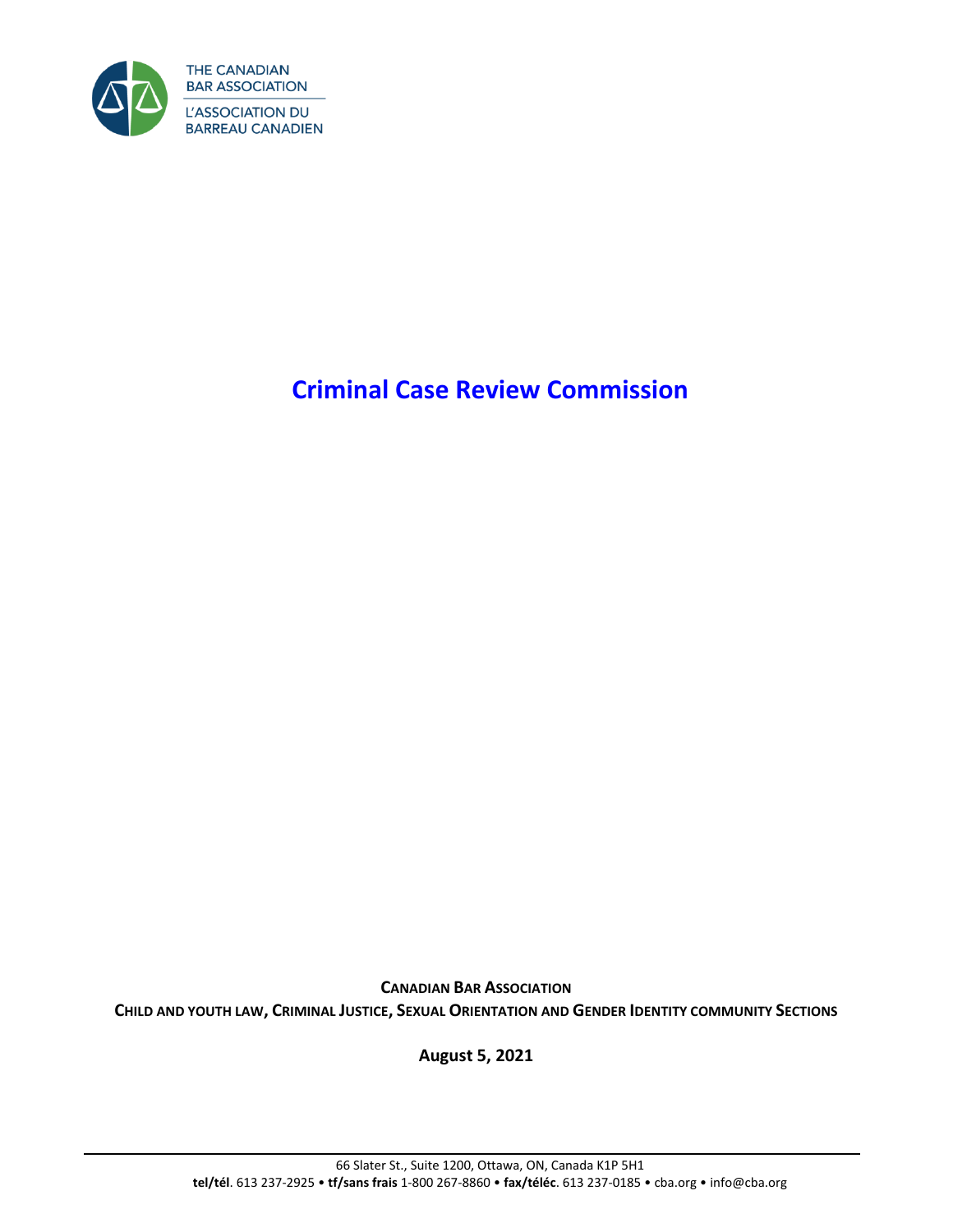## **PREFACE**

The Canadian Bar Association is a national association representing 36,000 jurists, including lawyers, notaries, law teachers and students across Canada. The Association's primary objectives include improvement in the law and in the administration of justice.

This submission was prepared by the CBA Child and Youth Law, Criminal Justice, and Sexual Orientation and Gender Identity Community Sections, with assistance from the Advocacy Department at the CBA office. The submission has been reviewed by the Law Reform Subcommittee and approved as a public statement of the CBA Child and Youth Law Criminal Justice and Sexual Orientation and Gender Identity Community Sections.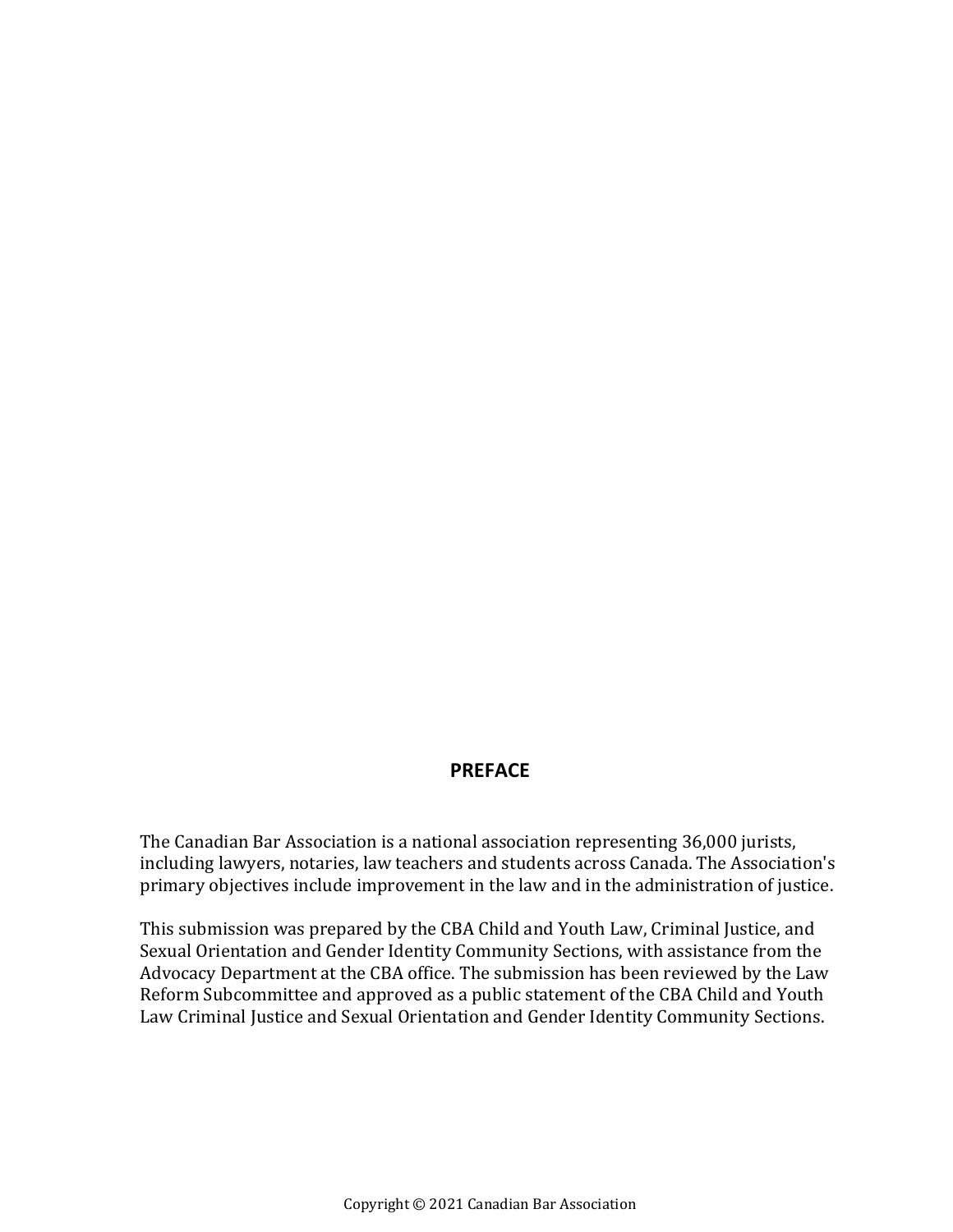# **TABLE OF CONTENTS**

# **Criminal Case Review Commission**

| I.  |                                                                                                                                         |  |
|-----|-----------------------------------------------------------------------------------------------------------------------------------------|--|
| Н.  | THE STRUCTURE OF THE COMMISSION1                                                                                                        |  |
|     |                                                                                                                                         |  |
|     | А.                                                                                                                                      |  |
|     | Further Recommendations on Qualifications of Personnel  3<br>В.                                                                         |  |
|     | C.                                                                                                                                      |  |
|     |                                                                                                                                         |  |
|     |                                                                                                                                         |  |
| Ш.  |                                                                                                                                         |  |
|     |                                                                                                                                         |  |
|     | Question 4: Should the Commission consider both serious and less                                                                        |  |
|     | Question 5: Should the Commission consider applications against                                                                         |  |
|     | Question 6: Should the Commission hear applications about historical<br>cases involving convictions or sentences of deceased persons?8  |  |
|     | Question 7: Should the Commission have a role in systemic reform                                                                        |  |
|     | Question 8: What should the Commission's mandate be with respect to                                                                     |  |
|     | Question 9: What funding for legal representation should be provided                                                                    |  |
|     | А.                                                                                                                                      |  |
|     | B.                                                                                                                                      |  |
|     | Question 10: What statutory requirements should there be for language<br>interpretation and communication assistance for applicants? 11 |  |
|     | Question 11: What provision should there be for crime victim                                                                            |  |
| IV. | DECISION-MAKING BY THE COMMISSION 11                                                                                                    |  |

| Question 12: Should there be statutory criteria for initial acceptance |  |
|------------------------------------------------------------------------|--|
|                                                                        |  |
| Question 13: Who in the Commission should decide applications? 12      |  |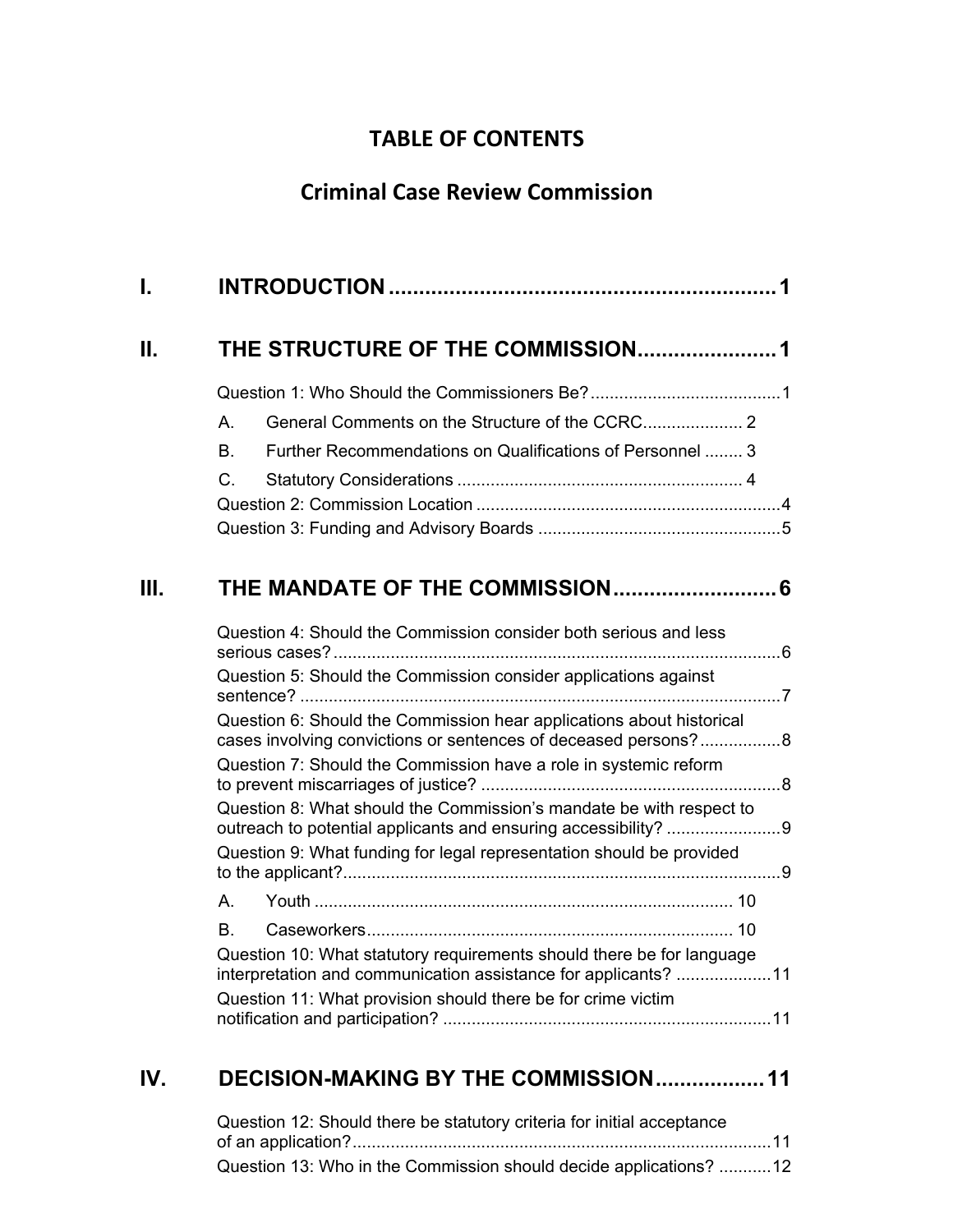|    | Question 14: Should there be a statutory threshold for                                                                                     |  |
|----|--------------------------------------------------------------------------------------------------------------------------------------------|--|
|    | A                                                                                                                                          |  |
|    |                                                                                                                                            |  |
|    | Question 16: What should the test for referral to the Courts be?15                                                                         |  |
|    | Question 17: The Court's Grounds for allowing an Appeal in cases                                                                           |  |
|    |                                                                                                                                            |  |
| V. |                                                                                                                                            |  |
|    | Question 19: Should the Commission be able to refer a case for a                                                                           |  |
|    | Question 20: Should the reasons given by the Commission be Public                                                                          |  |
|    | Α.                                                                                                                                         |  |
|    | Question 21: Should the Commission be involved in pardons?19                                                                               |  |
|    | Question 22: Should the Commission be involved in compensation and<br>reintegration for those who have suffered miscarriages of justice?20 |  |
|    | Question 23: Non-Discrimination and Positive Safeguards 21                                                                                 |  |
|    |                                                                                                                                            |  |

| VI. |  |  |
|-----|--|--|
|     |  |  |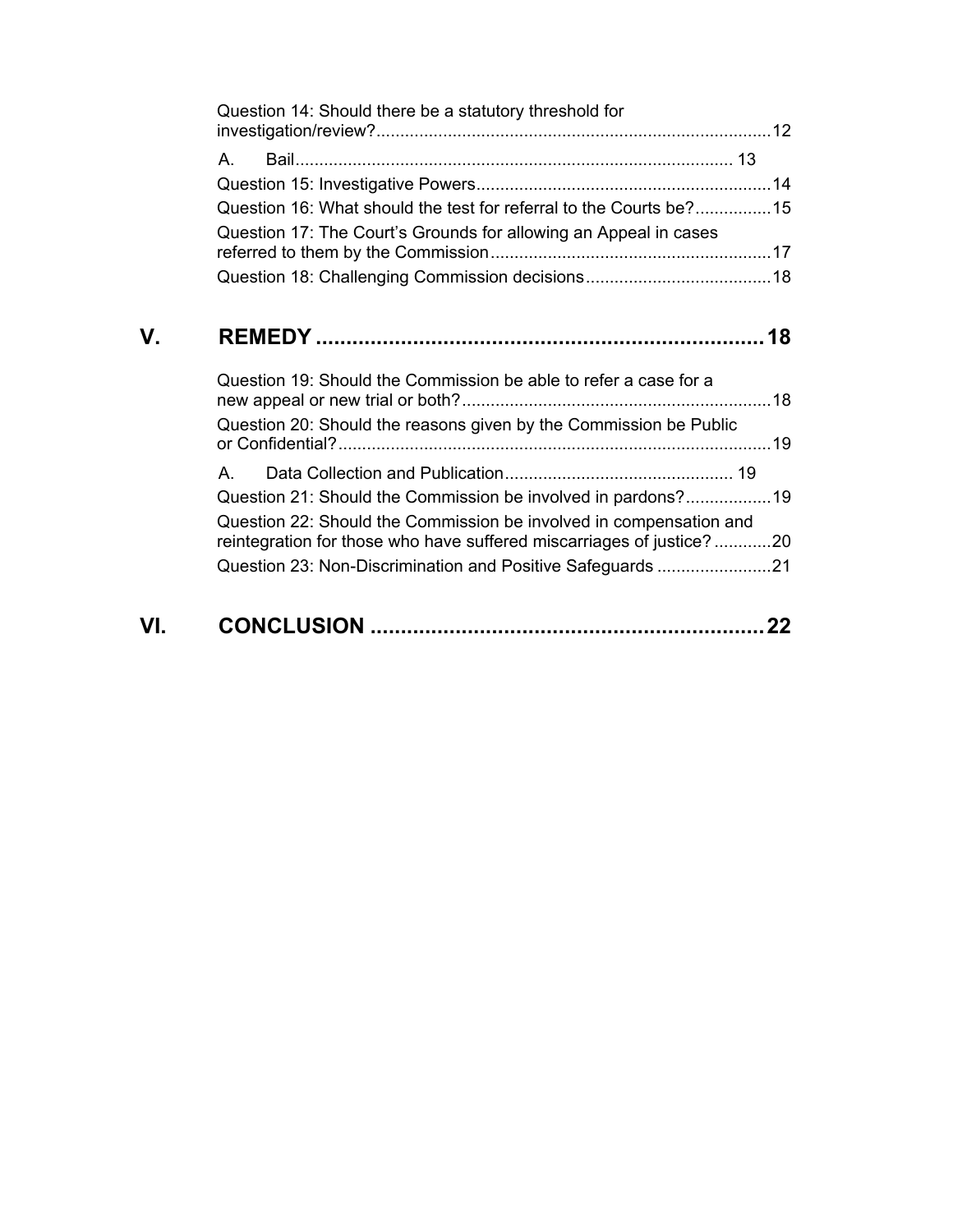# **Criminal Case Review Commission**

## <span id="page-4-0"></span>**I. INTRODUCTION**

In response to the June 2021 launch of consultations on the creation of an independent Criminal Case Review Commission (CCRC), the Canadian Bar Association created a working group to answer the consultation questionnaire and to offer our experience and perspective in relevant areas. The Sexual Orientation and Gender Identity Community (SOGIC), Criminal Justice and Child and Youth Law Sections (CBA Sections) contributed to this submission.

The CBA is a national association of 36,000 lawyers, law students, notaries and academics, from every jurisdiction of Canada, with a mandate that includes seeking improvements in the law and administration of justice, and access to justice. SOGIC addresses the concerns of LGBTQI2S members in the CBA and provides a forum for the exchange of information, ideas and action on legal issues relating to sexual orientation and gender identity. Criminal Justice Section members include prosecutors, defense counsel and legal academics specializing in criminal law. The Child and Youth Law Section consists of lawyers from across Canada who specialize in family law, and act for all parties in family law disputes.

This is an historic opportunity for Canada to create a new system to guard against the conviction of the innocent. Canada is fortunate to possess a justice system that generally functions well, with dedicated and ethical participants. But no justice system is beyond reproach, and sadly Canada has seen many wrongful convictions despite the system's safeguards and commitment to high standards. Appellate courts have limited capacities to correct injustices. For more than 20 years, the CBA has argued that it is essential to create a new, robust and independent CCRC as an additional tool in the fight against miscarriages of justice. 1

## <span id="page-4-1"></span>**II. STRUCTURE OF THE COMMISSION**

## <span id="page-4-2"></span>**Question 1: Who Should the Commissioners Be?**

The CBA Sections agree that the CCRC must be completely independent of government in both function and appearance. We support the direction in the Minister of Justice's mandate

<sup>1</sup> [Submission on Wrongful Conviction Review](https://www.cba.org/CMSPages/GetFile.aspx?guid=61111d2b-fe68-4373-9c6c-aa873ad2bf12)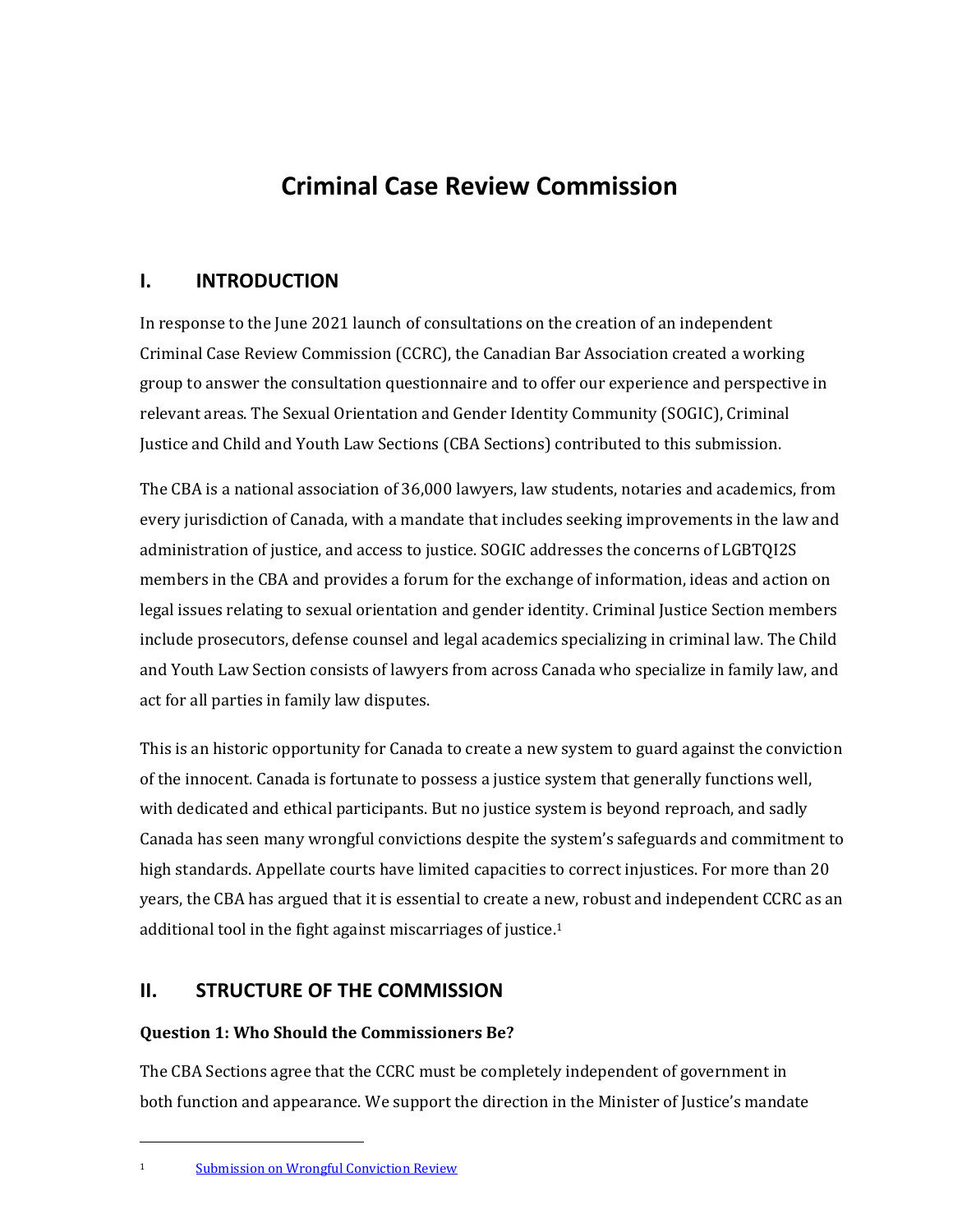letter<sup>2</sup> to the consultation lead, the Honourable Harry S. LaForme, that the ultimate power of decision be transferred from the Minister of Justice "to an independent body that is at arm's length from the Government and outside of the political sphere".

To promote a truly independent CCRC, we make recommendations on the structure of the organization.

## **A. General Comments on Structure of the CCRC**

<span id="page-5-0"></span>First, commissioners should have fixed but renewable tenures. If the CCRC is led by an individual commissioner, that person should be removable only upon joint address of Parliament for misconduct (or inability to perform the duties of office).<sup>3</sup> Removing a Minister's power to dismiss a commissioner assists in ensuring independence.

Second, commissioners should possess considerable experience at the bench or bar. It is not necessary that a commissioner be a criminal lawyer, as CCRC staff would include experts in criminal law. In his book *Good Judgment,*<sup>4</sup> Justice Robert Sharpe of the Court of Appeal for Ontario advocated for generalist appellate courts on the basis that such bodies must:

oversee the legal process as a whole and to ensure that it is delivering fair, efficient and effective justice to the litigants. That requires a perspective that can get lost if one becomes too specialized and too preoccupied with the details of a certain area of law. Specialists have a tendency to become too familiar and too comfortable with the way things have always been done. An outside perspective can bring a breath of fresh air.

Justice Sharpe argues that coherence and integrity in the law requires both specialized knowledge and a broad perspective on the legal system. <sup>5</sup> Similarly, those who occupy leading roles in the CCRC must be aware of the overall justice system, including issues such as systemic discrimination, inadequate resource allocation, police investigative practices, Crown policies, the interaction between mental health and law, and civil remedies, to name

<sup>&</sup>lt;sup>2</sup> Letter from the Hon. David Lametti to the Hon. Harry S. LaForme (December 16, 2020)

<sup>3</sup> *Judges Act*, R.S.C., 1985, c. J-1 ss. 63 - 70.

<sup>4</sup> Good Judgement, by Robert J. Sharpe, (Toronto: University of Toronto Press: 2018)

<sup>5</sup> Ibid, at pages 39 - 40.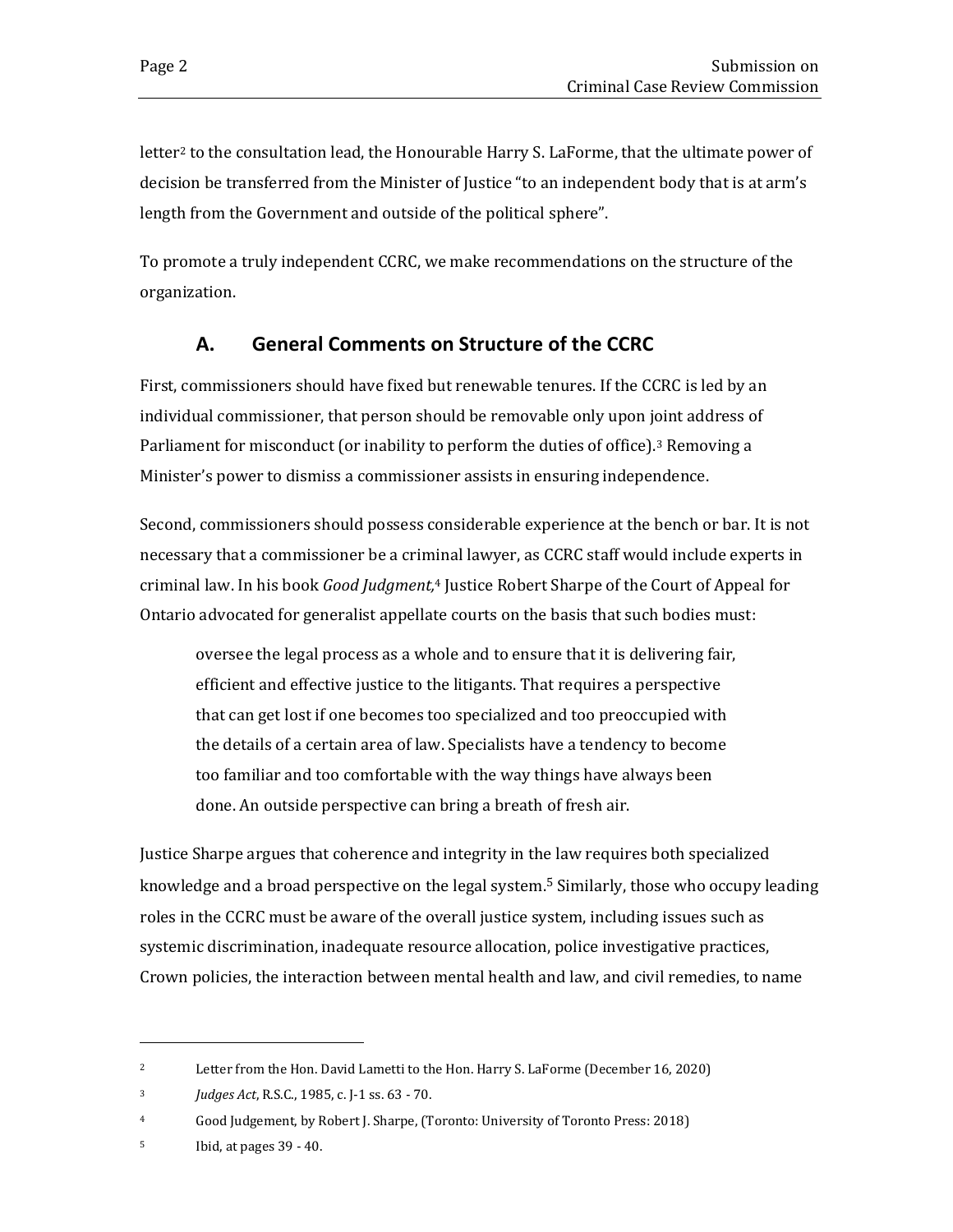but a few areas. A generalist commissioner, with access to specialized staff, may provide a more robust review of wrongful convictions than could a narrowly focussed specialist.

Third, the CCRC should control all hiring and administrative matters to develop its own expertise to deal with wrongful convictions. Consistent with the generalist model noted above, an expert in criminal law may not have sufficient knowledge of cultural factors that contribute to a wrongful conviction. An independent commission that develops its own expertise provides greater flexibility in its administration and a better ability to respond to the many factors that may have led to an improper verdict.

## **B. Other Qualifications of Personnel**

<span id="page-6-0"></span>The CBA Sections generally support a combination of Options 1 and 2 in the consultation questionnaire, drawing on a pool of non-legal experts depending on the facts of each case. Specifically, we agree that cultural competency is vital to the CCRC's success.

Cultural competency experts enhance the system's understanding of the unique individual and collective dynamics that play a role in any given case, particularly those that involve Indigenous communities. The United Nations Declaration on the Rights of Indigenous Peoples, <sup>6</sup> the Truth and Reconciliation Calls to Action, <sup>7</sup> and the recommendations of the Murdered and Missing Indigenous Women and Girls inquiry,<sup>8</sup> all highlight the need for better cultural understanding of those impacted by colonization and its related traumas. This includes wrongful convictions.

Other non-legal experts are also critical to the work of the CCRC. For example, forensic psychiatrists are an asset when dealing with cases involving an accused not criminally responsible on account of mental disorder (NCRMD), an accused affected by Fetal Alcohol Spectrum Disorder (FASD), and other matters that disproportionately affect young offenders due to their diminished capacity. Forensic psychiatrists better understand the complexities of these vulnerable individuals and why their disabilities or vulnerabilities lead to wrongful convictions. For similar reasons, the CBA Sections further recommend that the CCRC

<sup>6</sup> UN General Assembly, *United Nations Declaration on the Rights of Indigenous Peoples: resolution / adopted by the General Assembly*, 2 October 2007, A/RES/61/295

<sup>7</sup> Truth and Reconciliation Commission of Canada: Calls to Action[, report.](https://ehprnh2mwo3.exactdn.com/wp-content/uploads/2021/01/Calls_to_Action_English2.pdf)

<sup>8</sup> Murdered and Missing Indigenous Women and Girls inquiry[, report.](http://www.mmiwg-ffada.ca/final-report/)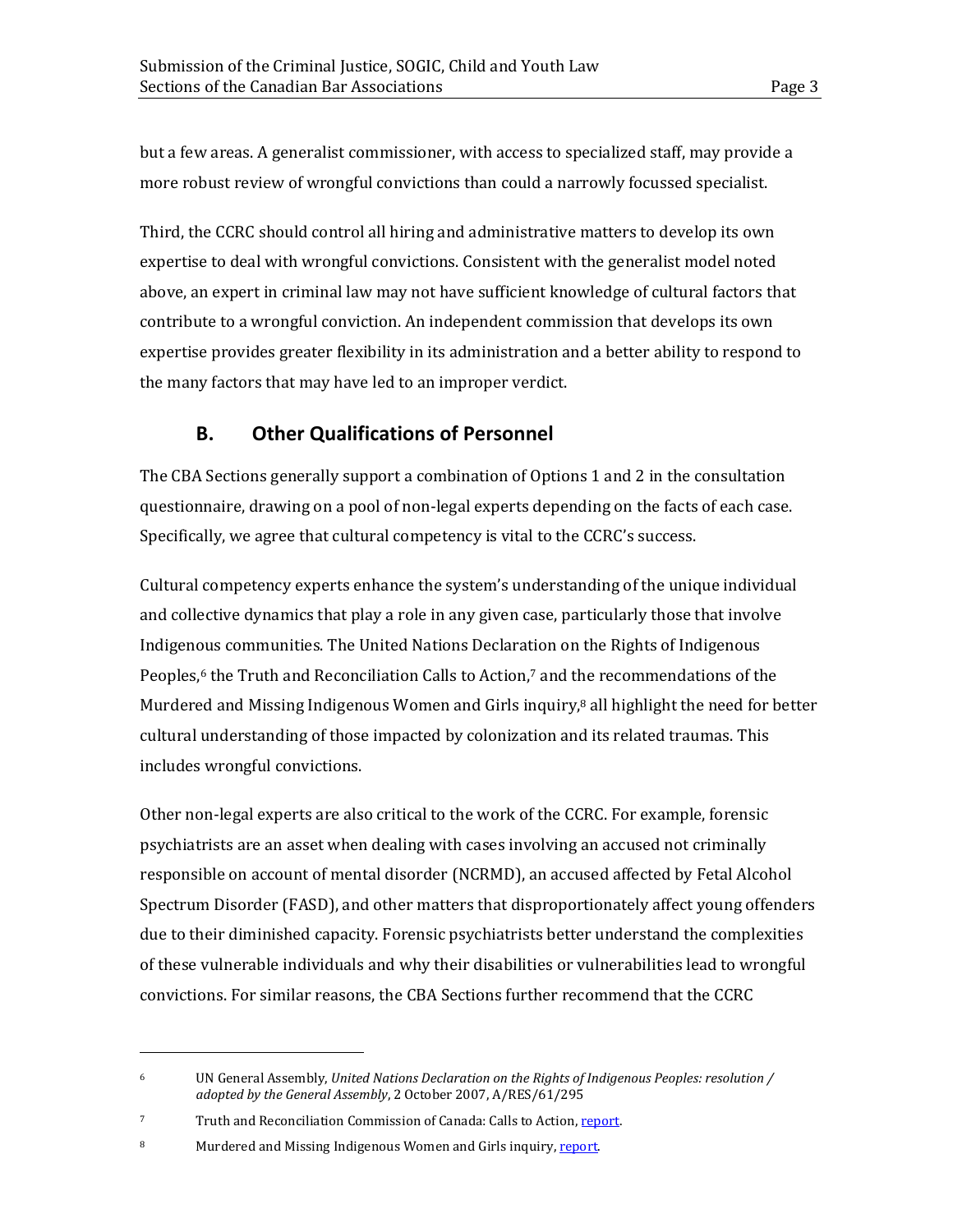maintain a formal position for a youth justice specialist when dealing with cases under the *Youth Criminal Justice Act* (YCJA).

The CBA Sections urge caution with formal involvement of a "victims of crime advocate" in the CCRC's post-conviction review work. This work is dedicated to correcting miscarriages of justice. It is difficult work that requires a dispassionate and objective environment, focused on science, evidence at trial, and our best understanding of the issues that may lead to a wrongful conviction. Formally including a victims of crime advocate in this process risks transforming the system into a tripartite inquiry which injects considerations better left to the realm of sentencing and victim impact, than post-conviction review. Should the CCRC embrace a sentencing-review mandate, however, a victim's rights advocate has a more logical connection to the commission's work and should be seriously considered.

## **C. Statutory Considerations**

<span id="page-7-0"></span>To enhance the perception of independence of this body, we recommend that stand-alone legislation implement and govern the CCRC.

Should an individual be chosen to lead the CCRC, the requirements of the appointment and dismissal should be legislated, as should appropriate funding (a matter addressed in more detail below). Otherwise, the innerworkings of the CCRC should be administered without undue interference from Parliament.

## <span id="page-7-1"></span>**Question 2: Commission Location**

The CBA Sections believe that Option 3 (Central and Regional Offices), is appropriate. Canadian criminal law is administered differently in each province and territory. These differences manifest themselves in many ways, including charge approval procedures and standards, how appeals are handled, and the relationships between Crown counsel and local police and between the defence bar and other institutions. Each region also has its own relationship to local Indigenous communities. These variations create different challenges and obstacles to uncovering wrongful convictions.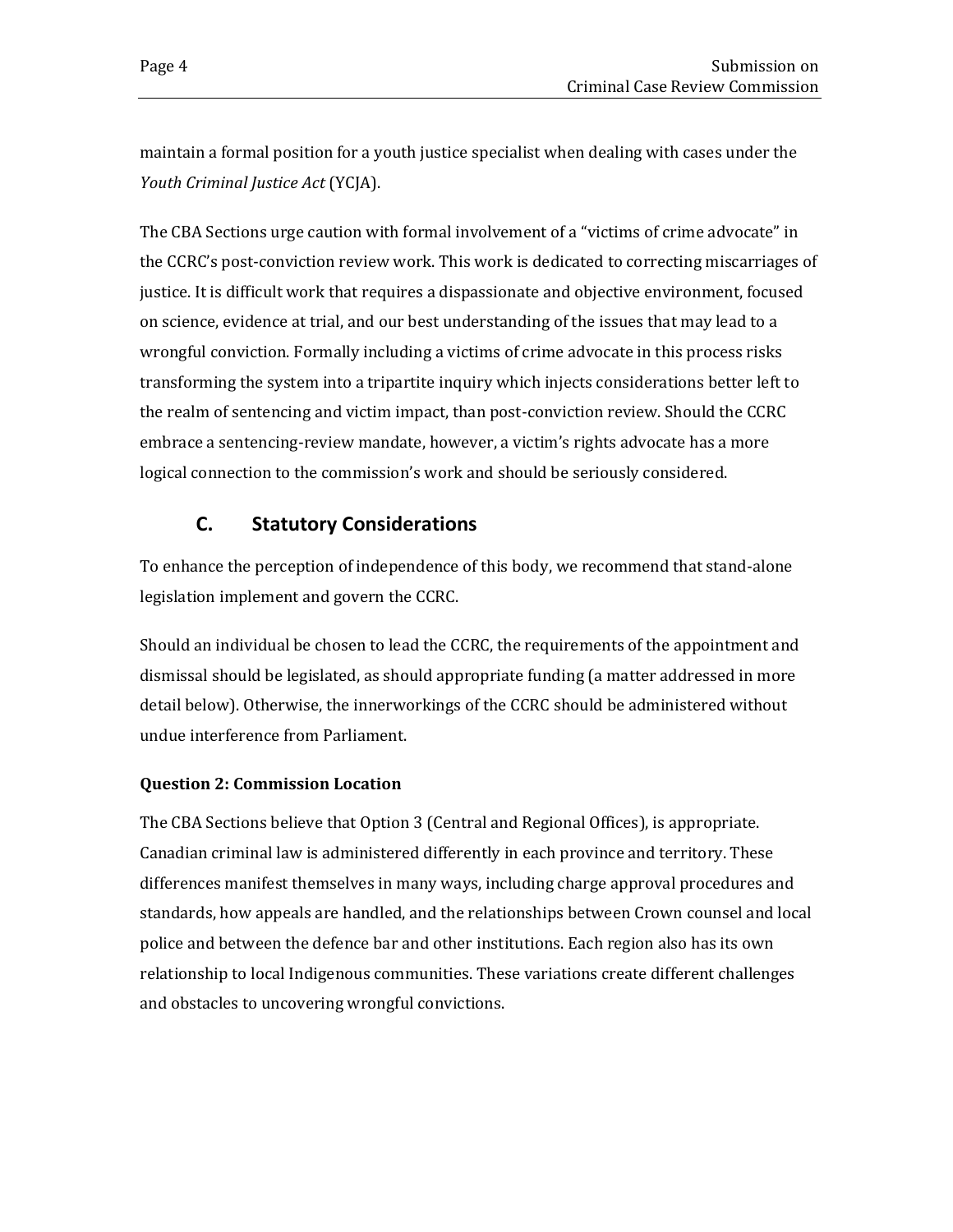Offices across the country help to determine how local conditions or attitudes affect a given case. "Northern" regional offices are particularly important to ensure access to justice and appropriate cultural competency. What is appropriate in Vancouver may not be appropriate in Iqaluit. The consultation document states, "at its core, this is about justice". Bringing people to justice should enable access to justice and this can be better achieved by CCRC offices that are available and seen to be available to Canadians.

While we do not oppose the CCRC's central office being housed in the National Capital Region, there may be benefits to choosing a different location. For example, there may be a symbolic opportunity in choosing the location of the central office of the CCRC. Consideration can be given to a community that has suffered the injustice of a wrongful conviction, or that continues to be the victim of overrepresentation in the criminal justice system.

#### <span id="page-8-0"></span>**Question 3: Funding and Advisory Boards**

The CBA Sections support designating the CCRC as an independent agency, with dedicated funding untethered to the budgets of other government departments. A separate allocation of resources promotes independence and enhances transparency.

Funding should account for both the CCRC's work and other institutions or groups that may assist it. Some form of assistance for Innocence Projects should be built into the funding model. These groups perform invaluable outreach, investigation and advocacy on behalf of those who are wrongfully convicted. The strength and longevity of these groups is critical to the success of the CCRC.

In this regard, it is also necessary to recognize that funding for applications before the CCRC may not be available through sources such as legal aid plans. Legal Aid Ontario's policy, for example, is that a person who has completed the carceral portion of a sentence is not eligible for assistance. While there have been exceptions to this rule, it is applied in the great majority of cases.

The consultation document raises the prospect of an Advisory Board that may have different functions, including funding advocacy. An Advisory Board can prevent underfunding in the future, but not at the expense of the CCRC's independence. Any Advisory Board, if constituted, must possess the same independent and arm's length characteristics of the CCRC itself. There is a real risk that any Advisory Board not so constituted could undermine the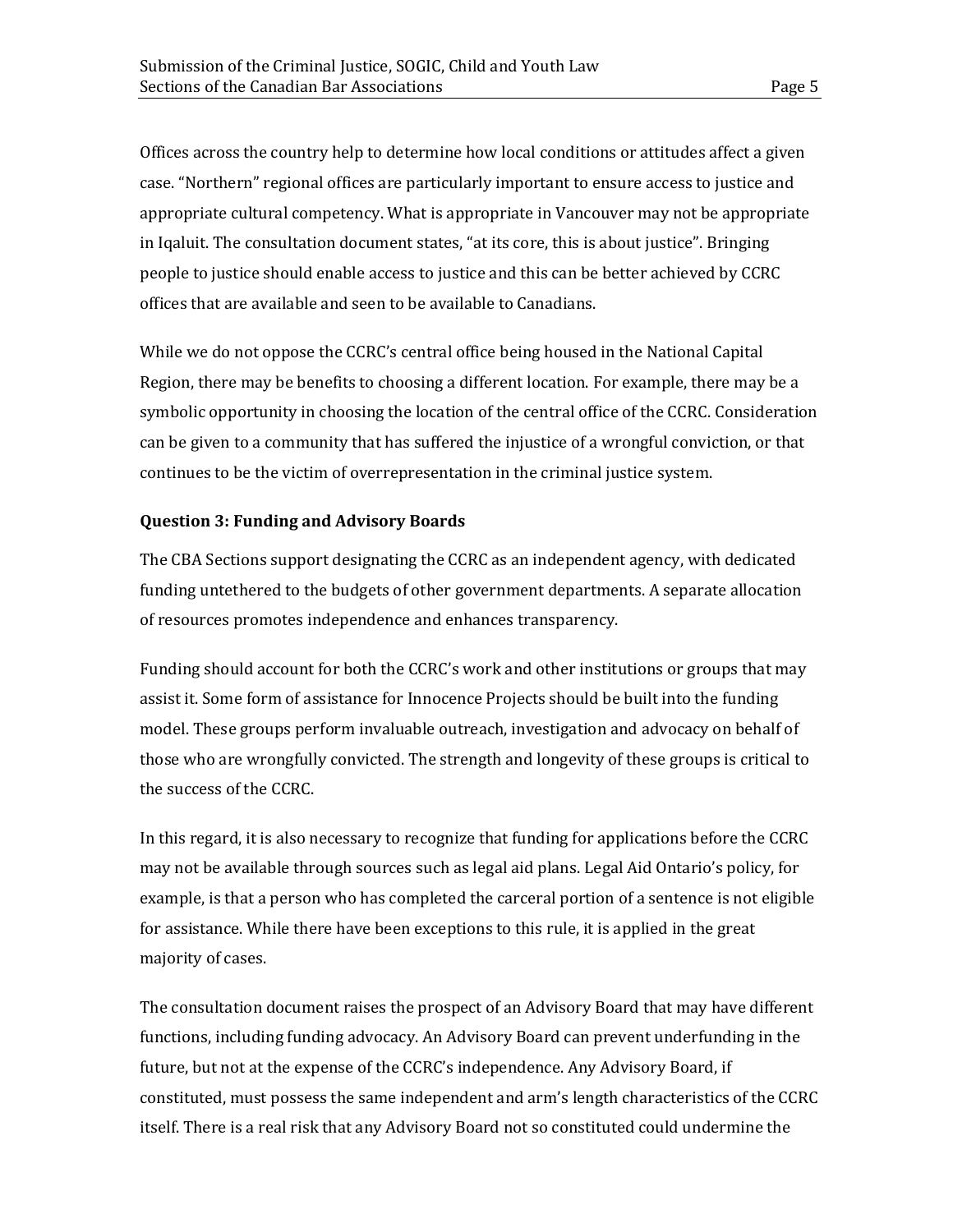independence and efficacy of the CCRC, particularly if it plays a prominent role in funding. If the CCRC becomes a truly independent agency, the CBA Sections see no reason why it cannot have its own ability to seek or ensure funding directly with Parliament.

The CBA Sections do not support scheduled reviews by Parliament. These reviews may interfere with the independence of the CCRC. We accept that the CCRC would be a public body, and in a democracy must be open to scrutiny. However, a review must not be an instrument allowing Parliament to interfere with its work. Instead, it is recommended that the CCRC be required to publish annual reports, like the Canadian Judicial Council. If there are problems in the CCRC's administration, there is no bar to having a properly constituted Parliamentary Committee, or an independent inquiry with an explicit mandate, investigate and report back to Parliament. This type of power must be exercised sparingly, in accordance with the independence of the CCRC itself.

## <span id="page-9-0"></span>**III. MANDATE OF THE COMMISSION**

#### <span id="page-9-1"></span>**Question 4: Should the Commission consider both serious and less serious cases?**

The CBA Sections support Option 2 (Less Serious Cases Included). Criminal convictions can have long-lasting impacts, even though they may reflect the "less serious" end of the offending spectrum. Criminal convictions can make individuals ineligible for certain types of employment, volunteer work and educational opportunities. Convictions can affect access to housing and family law proceedings. They can result in significant travel restrictions and other forms of social stigma.<sup>9</sup>

In addition, recent post-conviction review work indicates that one of the emerging areas of wrongful convictions relate to false guilty pleas, particularly in the context of low-level crime. As recognized by the most recent Heads of Prosecution report on wrongful convictions, there is a real risk that individuals will plead guilty to low-level offences to obtain immediate release rather than risk being detained pending trial. These false guilty pleas are a disproportionate concern for marginalized communities that interact frequently with the justice system. It would be inappropriate for the CCRC to ignore this area.

<sup>9</sup> See[, Collateral Consequences of Criminal Convictions](https://www.cba.org/CBAMediaLibrary/cba_na/PDFs/Sections/CollateralConsequencesWebAccessible.pdf) (CBA: Ottawa, 2017)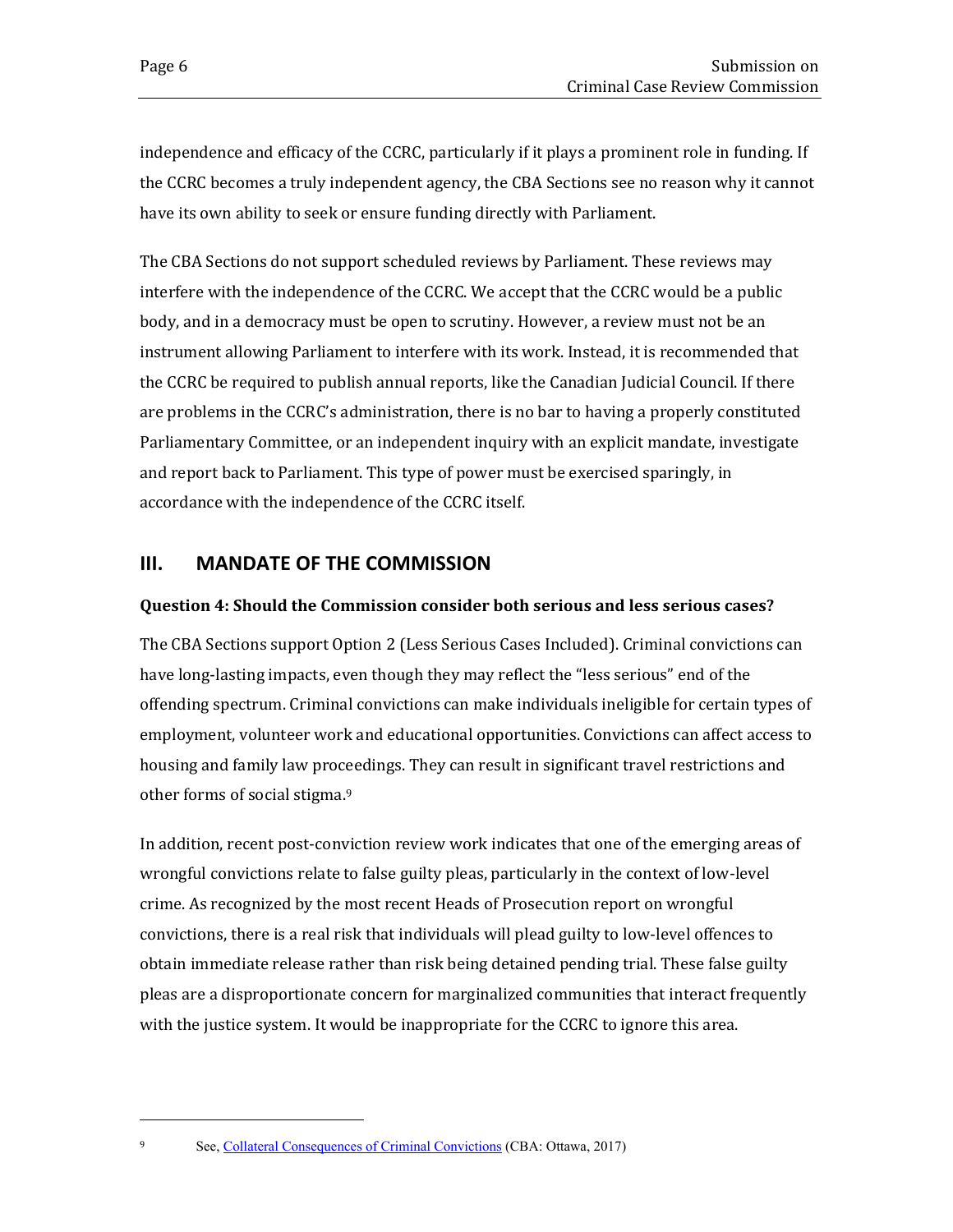#### <span id="page-10-0"></span>**Question 5: Should the Commission consider applications against sentence?**

The CBA Sections support Option 1 (Commission can consider applications against sentence), with a focus on dangerous offenders, long-term offenders, and those held on findings of NCRMD.

Dangerous offender and long-term offender proceedings are susceptible to errors that have long-term, if not lifelong, impacts on offenders. For example, a person sentenced to an indeterminate period of incarceration could have undiagnosed conditions or other characteristics that, if known at the time of sentencing, may have resulted in a different outcome. The costs associated to properly diagnose offenders can be exorbitant and beyond the reach of marginalized individuals who come to the court with long records. The CCRC can play an important role in rectifying unjust sentences based on incomplete or inaccurate information about the offender.

The CCRC's mandate should include a role in redressing historical cultural biases and overrepresentation in the criminal justice system of Indigenous and other marginalized groups. Despite the passage of s. 718.2(e), <sup>10</sup> and the decisions in *R. v. Gladue*, <sup>11</sup> and *R. v. Ipeelee,* <sup>12</sup> the overrepresentation of Indigenous peoples remains a growing concern. Discrimination of Black Canadians in the criminal justice system is similarly recognized: *R. v.*  Jackson,<sup>13</sup> R. v. Le,<sup>14</sup> R. v. Theriault.<sup>15</sup> The CCRC can rectify unduly harsh sentences that did not consider discrimination suffered by these groups and the need to reduce their overrepresentation in carceral settings.

The CCRC's mandate should also extend to NCRMD findings and continued detention based on them. Persons found NCRMD may have had legitimate defences that were not pursued or pursued less effectively because of the accused's condition at the time of trial. There is no reason to distinguish these individuals from other "factually innocent" applicants in postconviction review. Additionally, persons who are properly subject to an NCRMD finding may

<sup>10</sup> *Criminal Code*, R.S.C. 1985, c.C-46

<sup>11 [1999] 1</sup> S.C.R. 688

<sup>12</sup> 2012 SCC 13,

<sup>13</sup> 2018 ONSC 2527

<sup>14</sup> 2019 SCC 34

<sup>15</sup> 2021 ONCA 517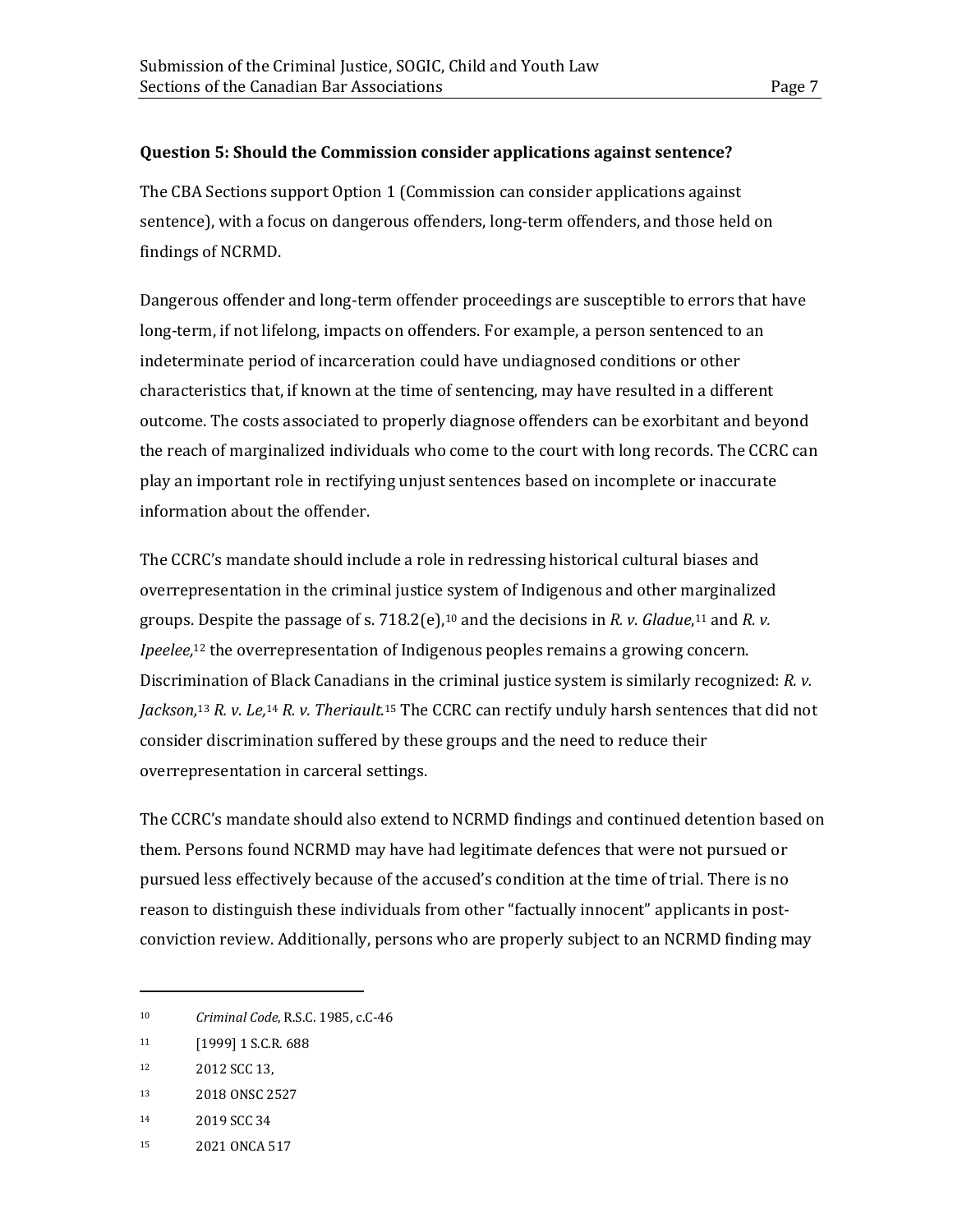nonetheless remain incarcerated unjustly. The CCRC could be uniquely positioned to evaluate these cases if a sentencing mandate is included in its work.

## <span id="page-11-0"></span>**Question 6: Should the Commission hear applications about historical cases involving convictions or sentences of deceased persons?**

The CBA Sections support the CCRC reviewing convictions involving deceased persons. The stigma of criminal convictions is intergenerational. Children and family members of the wrongfully convicted suffer a different, but perhaps equally troubling injustice. They are commonly ostracized in their communities and are forced to disassociate themselves from the convicted individual to their own detriment. Seeking to clear the name of their family member can be an important step to returning to normalcy.

In addition, there is a prospective value to uncovering wrongful convictions, whether or not the conviction subject is still alive. this can prevent similar injustices in the future. The CCRC should play a role in systemic reform. That role is enhanced by cases that demonstrate the system's failure, whether or not the subject of the miscarriage of justice is deceased.

## <span id="page-11-1"></span>**Question 7: Should the Commission have a role in systemic reform to prevent miscarriages of justice?**

The CCRC should be a proactive commission and play a role in systemic reform. The CCRC will be in a unique position to comment on aspects of the criminal justice system that have caused and may continue to cause miscarriages of justice.

Miscarriages of justice represent a significant system failure. Lessons learned from them are invaluable to improving the administration of justice. Wrongful convictions caused the system to evolve in many important ways. These changes include better tailored jury instructions on dangerous evidence (e.g., eyewitness testimony and unsavory witnesses) and more stringent scrutiny of expert evidence. These changes resulted from recommendations of commissions of inquiry into wrongful convictions. With the information available to it, the CCRC can continue this important law reform work.

In addition, the CCRC may have a role in reviewing information about who is more likely to be affected by miscarriages of justice because of certain characteristics such as disability, language barriers, Indigenous status, and other factors.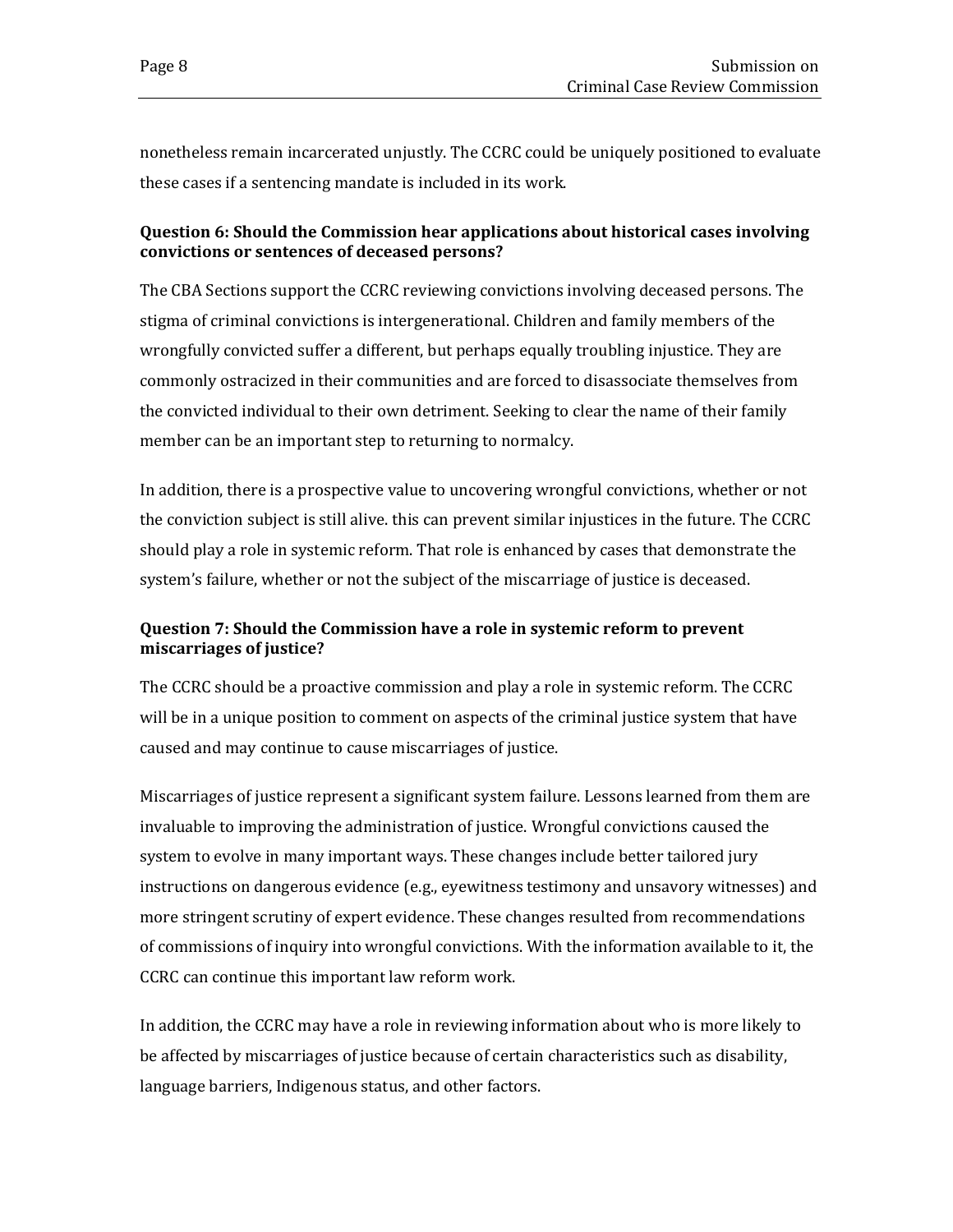#### <span id="page-12-0"></span>**Question 8: What should the Commission's mandate be with respect to outreach to potential applicants and ensuring accessibility?**

The CCRC should be a proactive commission that seeks to reach potential applicants. Marginalized and vulnerable groups will benefit most from proactive efforts. Individuals belonging to these groups are more likely to misunderstand the CCRC and its role, and as a result, are less likely to take advantage of its remedy of last resort, even though they are disproportionately more likely to be the victim of a miscarriage of justice.

Information about the CCRC should be accessible and in plain language. The CCRC should look to existing resources for assistance in making itself known and trusted. For example, Indigenous and mental health court workers often act as advocates and support those most in need of outreach. Consideration should also be given to delivering information to community organizations that serve marginalized communities.

Particular attention should be made to reach young offenders given their limited understanding and capabilities. Youth appeals are notoriously rare as youth often want the process over and behind them if they are convicted.

In special circumstances, the CCRC should initiate investigations on behalf of individuals who have not applied. Through its work, it may receive information exonerating not only the applicant, but others (co-accused, accused in other cases involving a pattern of misconduct, etc.). It is important for the CCRC to proactively initiate investigations to reach those who may be innocent, but for whatever reason, have not availed themselves of its process.

## <span id="page-12-1"></span>**Question 9: What funding for legal representation should be provided to the applicant?**

The CBA Sections supports both a discretionary and dedicated funding model. Dedicated funding for staff lawyers ensures that the beneficial aspects of the adversarial system translate into the CCRC's work. Discretionary funding should also be allocated to Innocent Projects and lawyers with special expertise in areas that might arise in wrongful conviction cases (e.g., forensic science, youth)

This kind of funding will significantly impact the CCRC. Funding for legal representation will bring focus to historical files by ensuring that resources are dedicated to the issues that have a reasonable prospect of success, cutting down on unnecessary review of transcripts and disclosure. In modern criminal proceedings, disclosure has become so voluminous that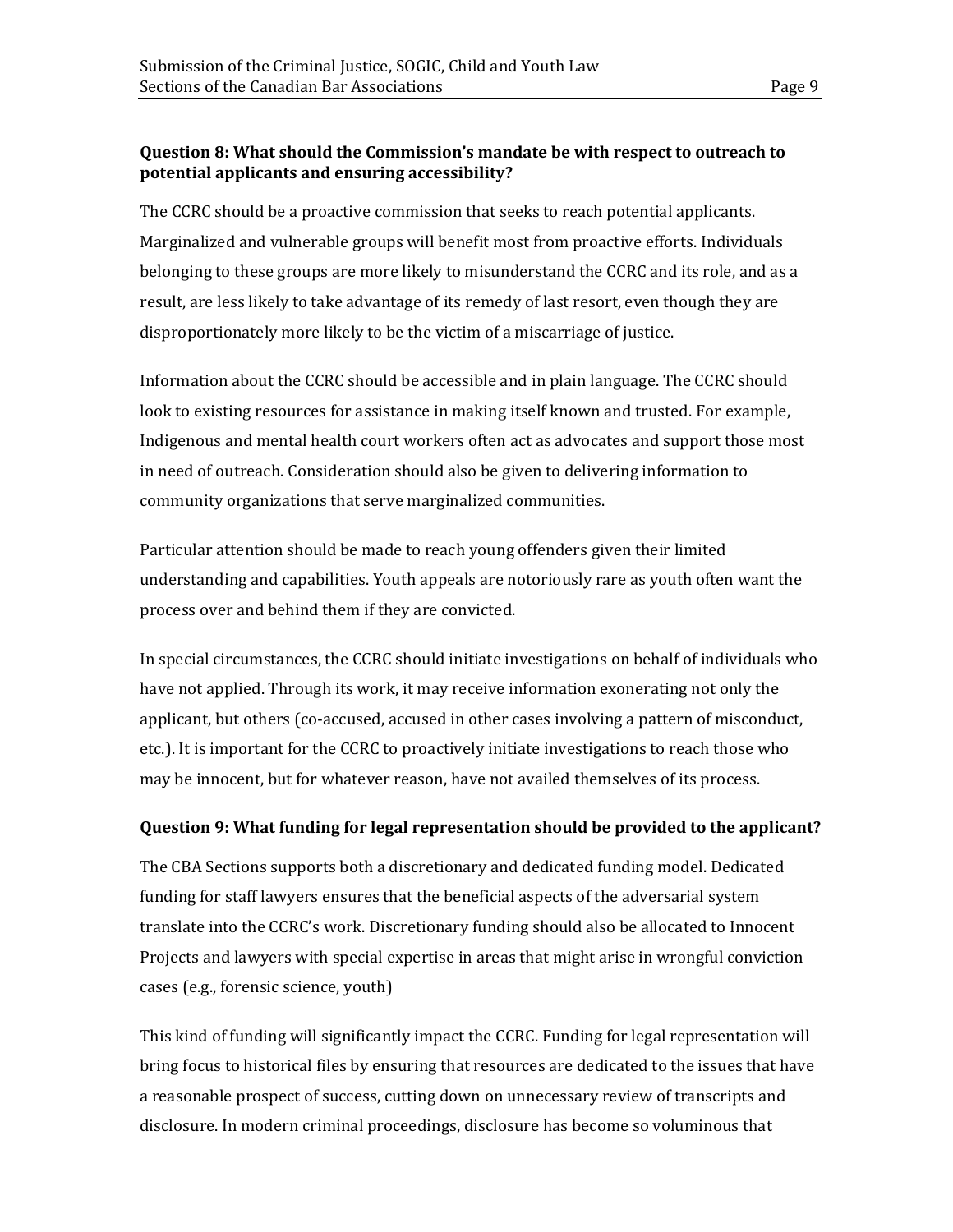disclosure itself ironically becomes a barrier to post-conviction review. Better funding for wrongful conviction advocates will assist in overcoming this modern barrier to review.

Discretionary funding can also be considered for counsel of choice. It is not uncommon for wrongfully convicted individuals to build a rapport with a particular lawyer that has played an important role in continuing to investigate their case. These dedicated lawyers often have a specialized understanding of the case and can use their rapport with the accused to further advance the truth-seeking function of the CCRC.

## **A. Youth**

<span id="page-13-0"></span>It is important for youth applicants to have access to legal representation throughout the process and to timely decisions. The CCRC should comply with Canada's obligations under the *United Nations Convention on the Rights of the Child. <sup>16</sup>* The following articles of the Convention are relevant:

## Article 3

1. In all actions concerning children, whether undertaken by public or private social welfare institutions, courts of law, administrative authorities or legislative bodies, the best interests of the child shall be a primary consideration.

## Article 37

(d) Every child deprived of his or her liberty shall have the right to prompt access to legal and other appropriate assistance, as well as the right to challenge the legality of the deprivation of his or her liberty before a court or other competent, independent and impartial authority, and to a prompt decision on any such action.

Automatic funding for legal representation for youth applicants would also be consistent with the underlying principles and philosophy of the YCJA

## **B. Caseworkers**

<span id="page-13-1"></span>The CBA Sections agree that caseworkers and CCRC staff should help vulnerable,

disadvantaged or unrepresented applicants.

<sup>16</sup> United Nation[s Convention on the Rights of the Child](https://www.ohchr.org/documents/professionalinterest/crc.pdf)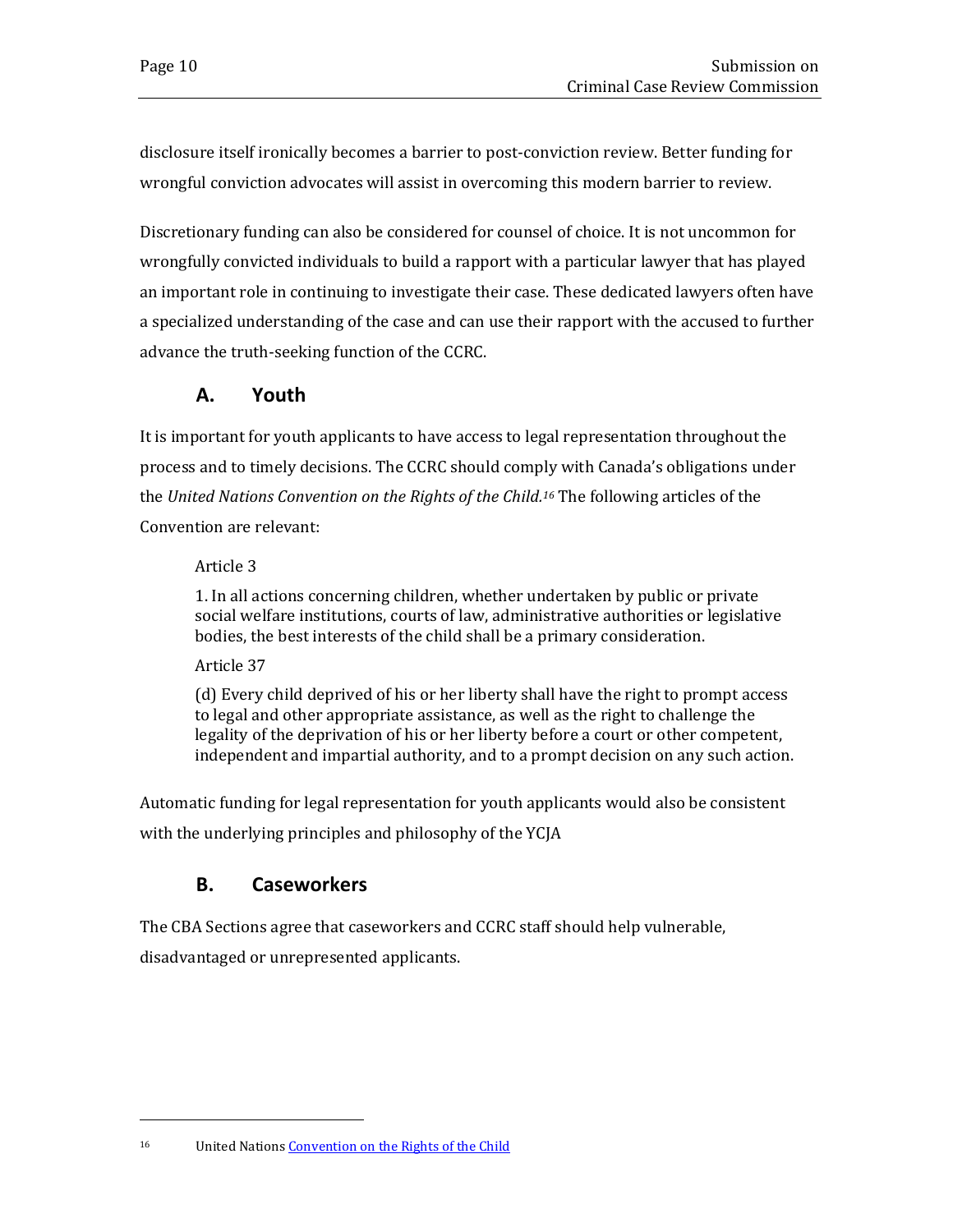## <span id="page-14-0"></span>**Question 10: What statutory requirements should there be for language interpretation and communication assistance for applicants?**

Communication is critical to the CCRC's proper operation. Written material should be available in plain language and in several languages, particularly for demographics likely to be the victim of a miscarriage of justice.

The CBA Sections also support face-to-face interviews, particularly given advances in video technology that make this communication more accessible.

## <span id="page-14-1"></span>**Question 11: What provision should there be for crime victim notification and participation?**

The CBA Sections believe that Option 2 (Notification but No Participation) is appropriate for post-conviction review. Option 3 (Notification and Participation) is appropriate for postsentence review. The reasons for this distinction are explained under Question 1 above.

## <span id="page-14-2"></span>**IV. DECISION-MAKING BY THE COMMISSION**

## <span id="page-14-3"></span>**Question 12: Should there be statutory criteria for initial acceptance of an application?**

The CBA Sections do not take a position on whether statutory criteria should govern the initial acceptance of a CCRC application. Criteria developed through statute or otherwise should encompass the limitations faced by convicted persons in their ability to apply for post-conviction review. Convicted persons may not have basic information about their own case, or the skills necessary to convey their position appropriately. These realities can transform even the most rudimentary acceptance criteria into barriers for review. In our experience, these problems are often more pronounced for convicted persons in groups who face discrimination or who are otherwise vulnerable.

We recommend that the CCRC adopt a flexible approach to accept applications for conviction review. Where an individual lacks necessary skills to convey their position or does not have the assistance of a legal representative, greater care should be taken to ensure meritorious applications are not summarily dismissed due to lack of detail or failure to clearly articulate concerns traditionally associated with wrongful convictions. This is what appears to have occurred in the Ivan Henry case.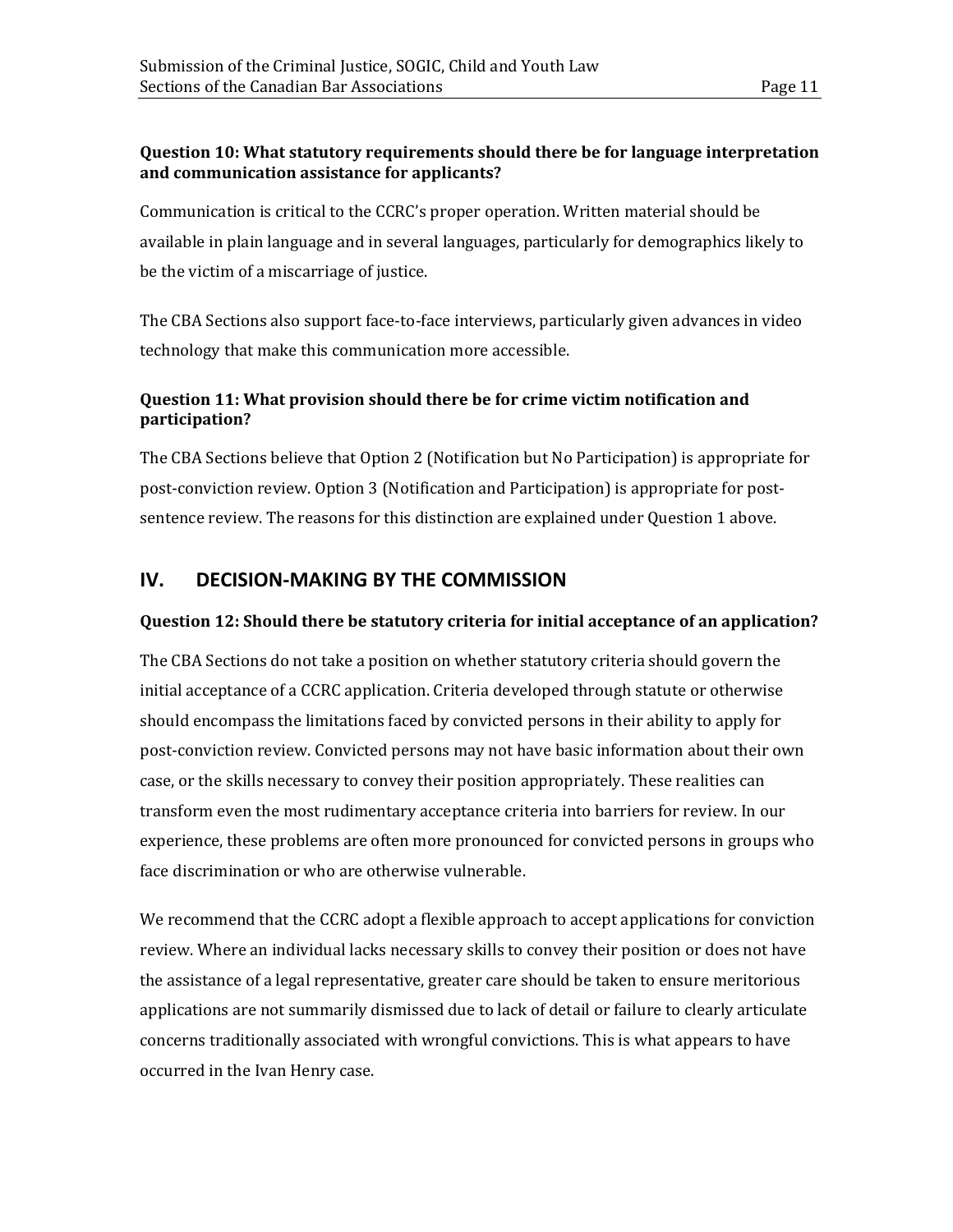Between 1984 and 2006, Mr. Henry filed over 50 applications to various government agencies to review his sexual offences convictions. Perhaps due to his own limitations, he was unable to convince authorities to review his case in any meaningful way, though information existed in police files that had the potential to exonerate him: *Henry v. British Columbia.* <sup>17</sup> This case offers a powerful lesson about the possible drawbacks of a too stringent or technical approach at the beginning of the process.

#### <span id="page-15-0"></span>**Question 13: Who in the Commission should decide applications?**

The CBA Sections believe that Option 1 (Subset of the Commission can reject an application, but with the applicant being able to respond to provisional decisions) is the most practical approach to decision-making. It affords an appropriate balance between resource allocation and procedural fairness. Allowing an applicant to consider and respond to provisional decisions offers transparency and efficiency. It allows the applicant to respond to potential concerns before more onerous standards of review and procedural roadblocks are engaged.

The statute creating the commission ought to set out a clear roadmap for the decisionmaking process. This has at least two benefits. First, it ensures ongoing legislative oversight of the decision-making process, offering greater transparency in the process. Second, it ensures a level of consistency and predictability to the process for applicants and those who assist them.

#### <span id="page-15-1"></span>**Question 14: Should there be a statutory threshold for investigation/review?**

There should be no statutory threshold for sending a case for investigation or review. If commission criteria or policy is developed, it should recognize that convicted persons, particularly those who remain incarcerated, are at a distinct disadvantage in their ability to collect new information about their case. The biggest flaw in the current "preliminary assessment" model is the so-called Catch-22 faced by applicants who seek post-conviction review. This phenomenon is explained in detail in Andrew Guaglio's article, *Proving Innocence After Appeals – A Call for Uniform Post-Appeal Disclosure Policies*. 18

To pass the current preliminary assessment stage, applicants must point to "new" matters of significance not previously considered at trial or by the Minister. To identify "new" matters

<sup>17</sup> 2015 SCC 24 at para. 15.

<sup>18</sup> (2015) 62 C.L.Q. 88.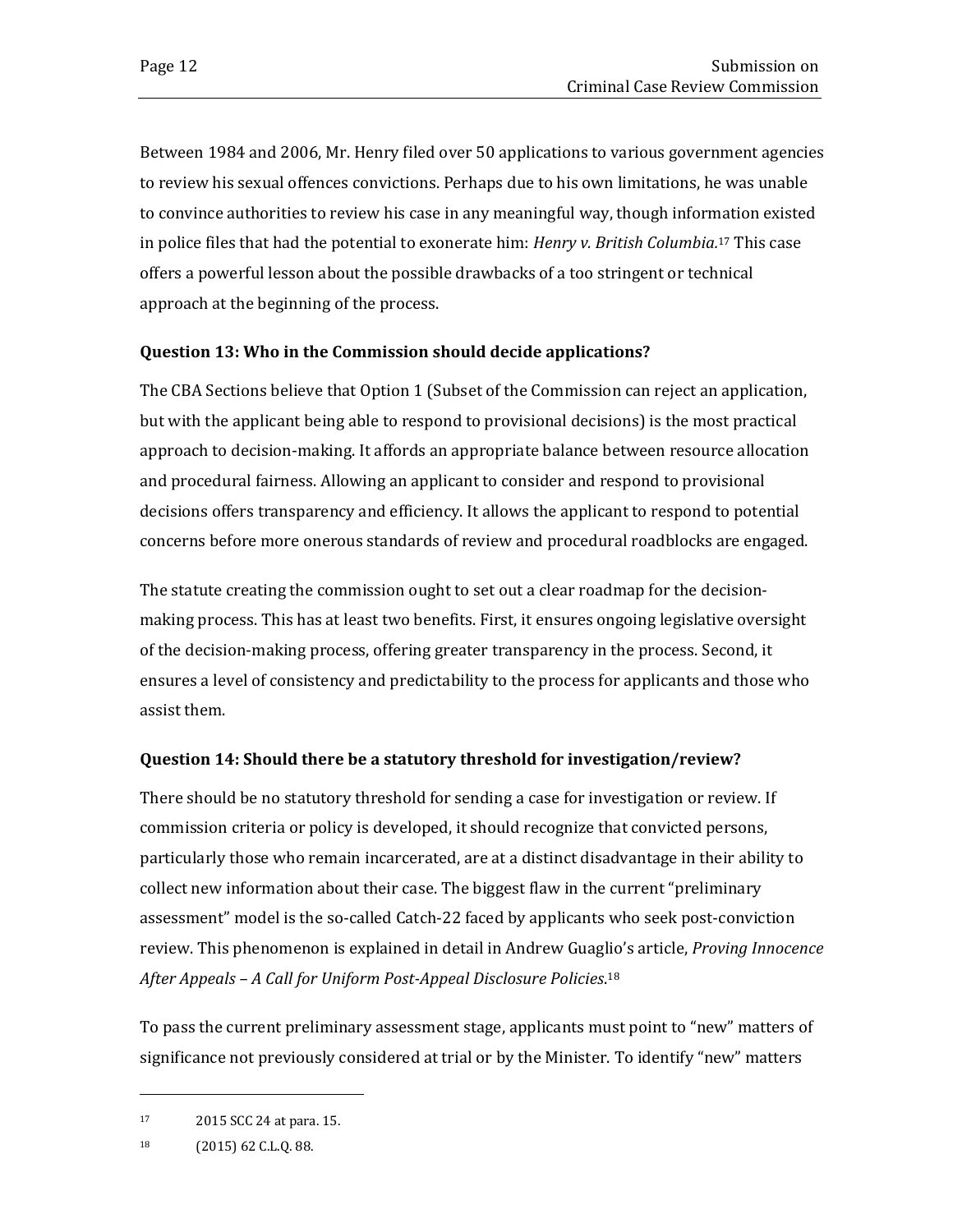of significance, the applicant must often resort to requesting new materials or testing from the state, who may (and often do) refuse the request because no "new" matter has been raised for their consideration or to their satisfaction.

To avoid this Catch-22, any criteria that may be developed must recognize that the "new matters of significance" test acts as a significant barrier to post-conviction review. It fails to adequately account for changes in forensic evidence, changes in the law governing evidence that may have been crucial to conviction, and limitations faced by the applicant.

Nearly all Canadian wrongful convictions were uncovered through information that already existed in the police or Crown files. A robust and accessible investigatory regime is necessary for the CCRC to fulfill its mandate.

This regime ought also to include a statutory and enforceable threshold for applicant disclosure to ensure they are able to meaningfully participate in the process. In *Roberts v. British Columbia (Attorney General)*<sup>19</sup> (currently on appeal before the Court of Appeal for British Columbia), the appellant suggested a disclosure test tailored to the post-conviction review context, namely, that disclosure ought to be given to an applicant where there is a "reasonable possibility" that the material may assist in making an application for postconviction review, bearing in mind the threshold for overturning a conviction in that context. This suggestion built on the post-conviction (but pre-appeal) threshold for disclosure identified in *R. v. Trotta.* 20

## **A. Bail**

<span id="page-16-0"></span>The CBA Sections agree that a statutory framework for bail pending post-conviction review would be a helpful development in the law. Several common law decisions allowing bail pending post-conviction review and the thresholds that have emerged from this body of caselaw are the basis for a statutory framework. To obtain bail, a convicted person must (1)

<sup>19</sup> 2018 BCSC 1027

<sup>20</sup> 23 C.R. (6th) 261 (Ont. C.A.).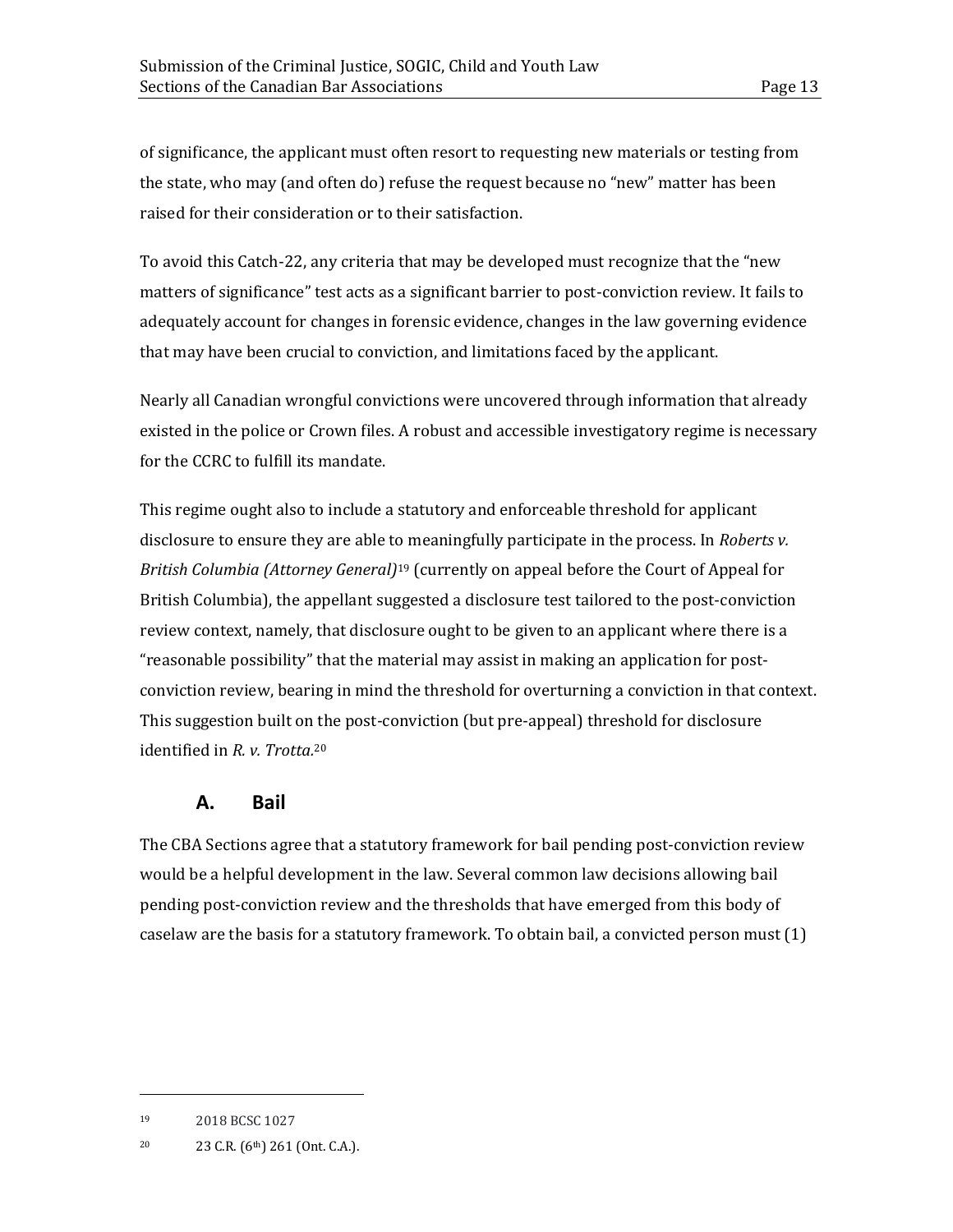make an application for post-conviction review, and (2) otherwise justify bail in accordance with s. 679(3) of the *Criminal Code*: *R. v. Unger;*<sup>21</sup> *R. v. Assoun,*<sup>22</sup> and *R. v. Skiffington.*<sup>23</sup>

Bail pending post-conviction review is typically granted only after the "preliminary assessment" threshold has been overcome. This necessarily means that the Minister has determined there "*may* be a reasonable basis to conclude that a miscarriage of justice likely occurred": *R. v. Purdy.* <sup>24</sup> If the preliminary assessment phase is abolished in the new CCRC, it will be more difficult for applicants to obtain bail pending appeal without a meaningful replacement for this threshold being met. One option would be to explicitly adapt s. 679(3) of the *Criminal Code* to the post-conviction review context. That is, to require applicants to show that their application for post-conviction review is not frivolous and that detention is not necessary in the public interest.

The public interest component of the test may be best left to the common law to develop. This concept has been interpreted in the s. 696.1 context as requiring the applicant to show "a serious concern about the validity of the applicant's conviction": *Skiffington* at para. 28. Other courts have simply relied on the Minister's threshold/determination that there "*may*  be a reasonable basis to conclude a miscarriage of justice likely occurred": *R. v. Phillion.* 25

#### <span id="page-17-0"></span>**Question 15: Investigative Powers**

Option 4 is appropriate (Statutory powers to compel production from public and private entities and to compel a witness to answer questions). The CCRC must be empowered to effectively investigate wrongful convictions. To limit these powers only to "public" entities would be superficial and would unnecessarily narrow the CCRC's ability to investigate. The powers should be flexible to allow for other steps to be taken by CCRC staff or those in their employ, including forensic testing of exhibits, search warrants and production orders, and the compulsion of testimony.

- <sup>24</sup> 2019 BCSC 2285 at para. 9.
- <sup>25</sup> 2009 MBQB 327 at para. 32.

<sup>21</sup> 2005 MBQB 238

<sup>22</sup> 2014 NSSC 419;

<sup>23</sup> 2019 BCSC 178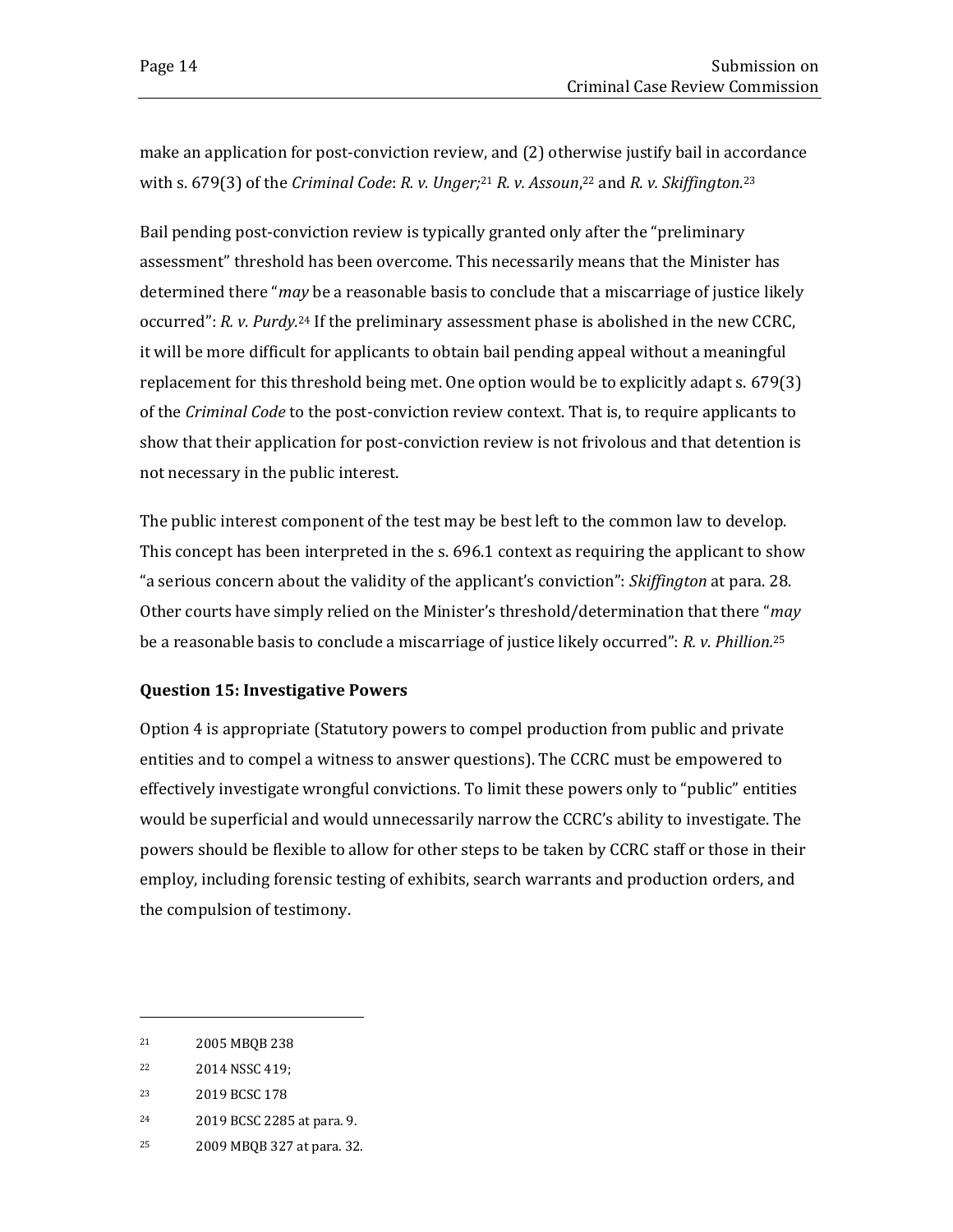For material that might be privileged, the CCRC should be governed by existing rules of procedure and evidence with one exception. As a government institution, the CCRC should be empowered with appropriate safeguards (e.g., undertakings) to access information covered by police/Crown held privileges. As such, it can be made privy to this kind of information while maintaining the privacy and safety of those affected or protected by these privileges. This should be permitted so that the CCRC can access relevant information that may speak to the validity of a conviction without meaningfully interfering with the privilege except in exceptional circumstances. Indeed, the CCRC's work dovetails with the "innocence at stake" common law threshold that already exists for many of Crown/police held privileges.

As noted under Question 14, the applicant should be afforded disclosure of investigatory materials where a reasonable threshold has been met. The "reasonable possibility" test advocated for in *Roberts v. British Columbia* is one option.

The applicant should also be permitted to request production through the CCRC, who applies a screening function. This screening threshold ought to mirror the disclosure threshold for first party disclosure under the new regime. Third party disclosure to the applicant (e.g., disclosure in the hands of private entities) should be treated in a manner consistent with the *O'Connor/Mills*<sup>26</sup> regimes that currently govern this area, again tailored to the postconviction review context.

For questioning under oath, the CCRC should adopt a model that allows the applicant's position to be effectively advanced. The CBA Sections do not necessarily suggest applicants be given direct standing to question witnesses, but should advance their position to its fullest extent in proceedings. This could take different forms. Counsel for the applicant could be appointed or provided for in the framework. Alternatively, an *amicus curiae* system could be developed for these circumstances.

## <span id="page-18-0"></span>**Question 16: What should the test for referral to the Courts be?**

The CBA Sections submit that a combination of Options 2 and 4 is appropriate. A predictive test based on the possibility that a conviction or sentence will be overturned, with a residual

<sup>26</sup> *R. v. Mills,* 1999 CanLII 637 (SCC) and *R. v. O'Connor*, 1995 CanLII 51 (SCC).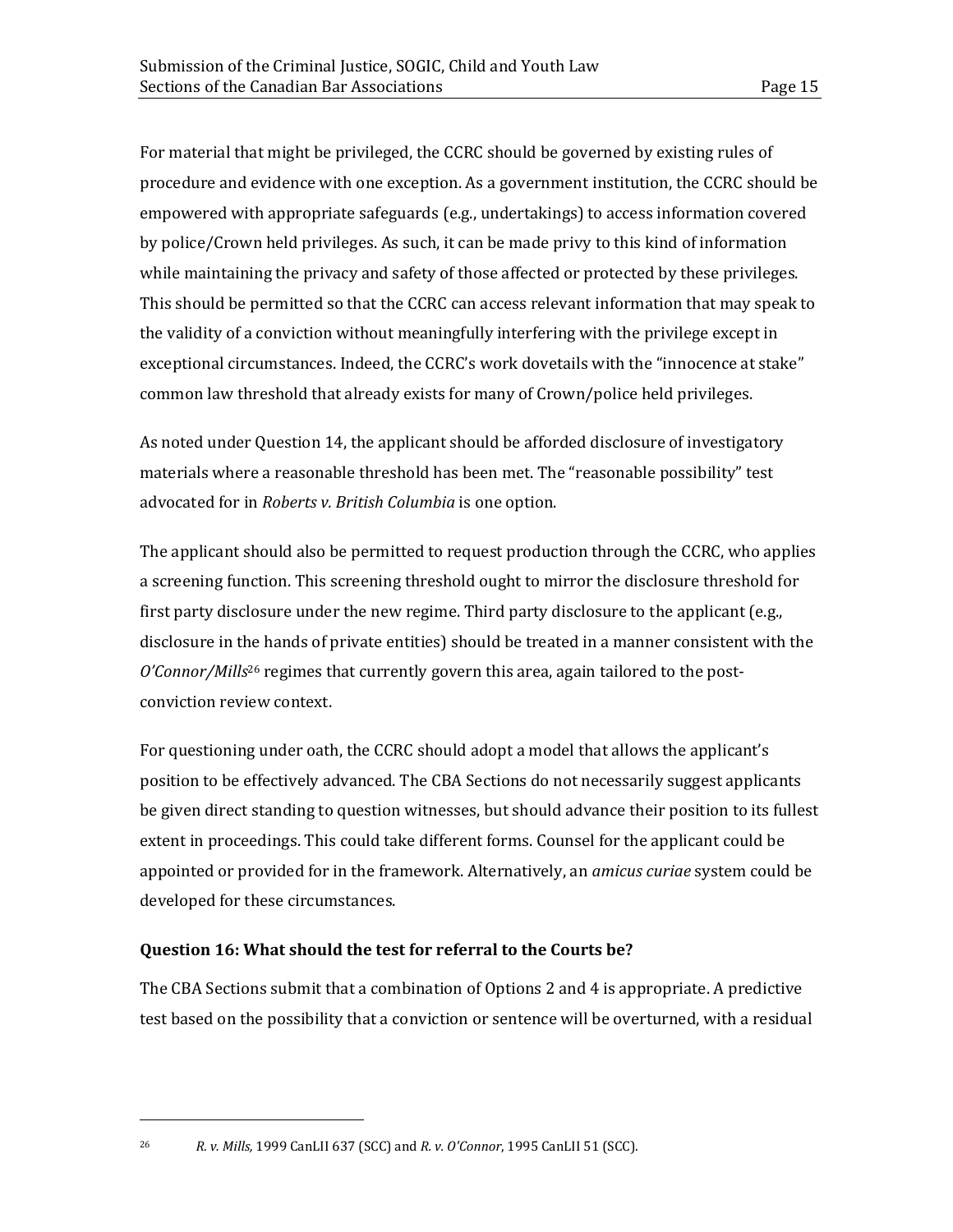"interests of justice" discretion for cases implicating the fairness of the trial. The interests of justice discretion ought to be guided by relevant factors.

The CBA Sections support a predictive test that requires the CCRC to be satisfied that a "miscarriage of justice may have occurred" (i.e., the Scottish standard). A higher standard would only be justified by a "floodgates" concern that has not materialized in other jurisdictions where lower standards apply, or in Canada for that matter.

The Scottish standard, once met, raises a real concern that a miscarriage of justice has occurred. In these circumstances, it is appropriate to allow a trial or appellate court to evaluate that concern without the CCRC expressing an opinion on the likelihood of a wrongful conviction. This allows for greater harmony between the CCRC and court processes. Indeed, it would be unusual and potentially undermining of the administration of justice for the CCRC to conclude a miscarriage of justice "likely" occurred, only to have the courts disagree. However, this outcome would be more understandable if the threshold for referral was simply that a miscarriage of justice "may" have occurred.

Some cases do not lend themselves to predictive standards. For example, a particular area of forensic science may have been discredited since conviction, or a piece of evidence may be subject to a different admissibility standard. In these cases, it may not be possible to determine whether a conviction "may" or will "likely" be overturned, particularly where other evidence implicates the accused, but it may still be in the interests of justice to refer the matter back to court.

Alternatively, there may be cases that call for a response as a matter of fairness and decency. An applicant may have been the victim of ineffective counsel assistance or have been convicted based on or seriously influenced by improper jury instructions which were not subject to appeal. The applicant may have entered an uninformed guilty plea. It may be that it is determined post-appeal a juror acted improperly during deliberations that resulted in the applicant's conviction.

In these circumstances, and others like them, the "interests of justice" may justify referring a matter back to court even though it is not possible to determine how likely it is that the conviction will be maintained. The referral is a recognition that the convicted person has been the subject of an unfair process, a recognized category of "miscarriages of justice".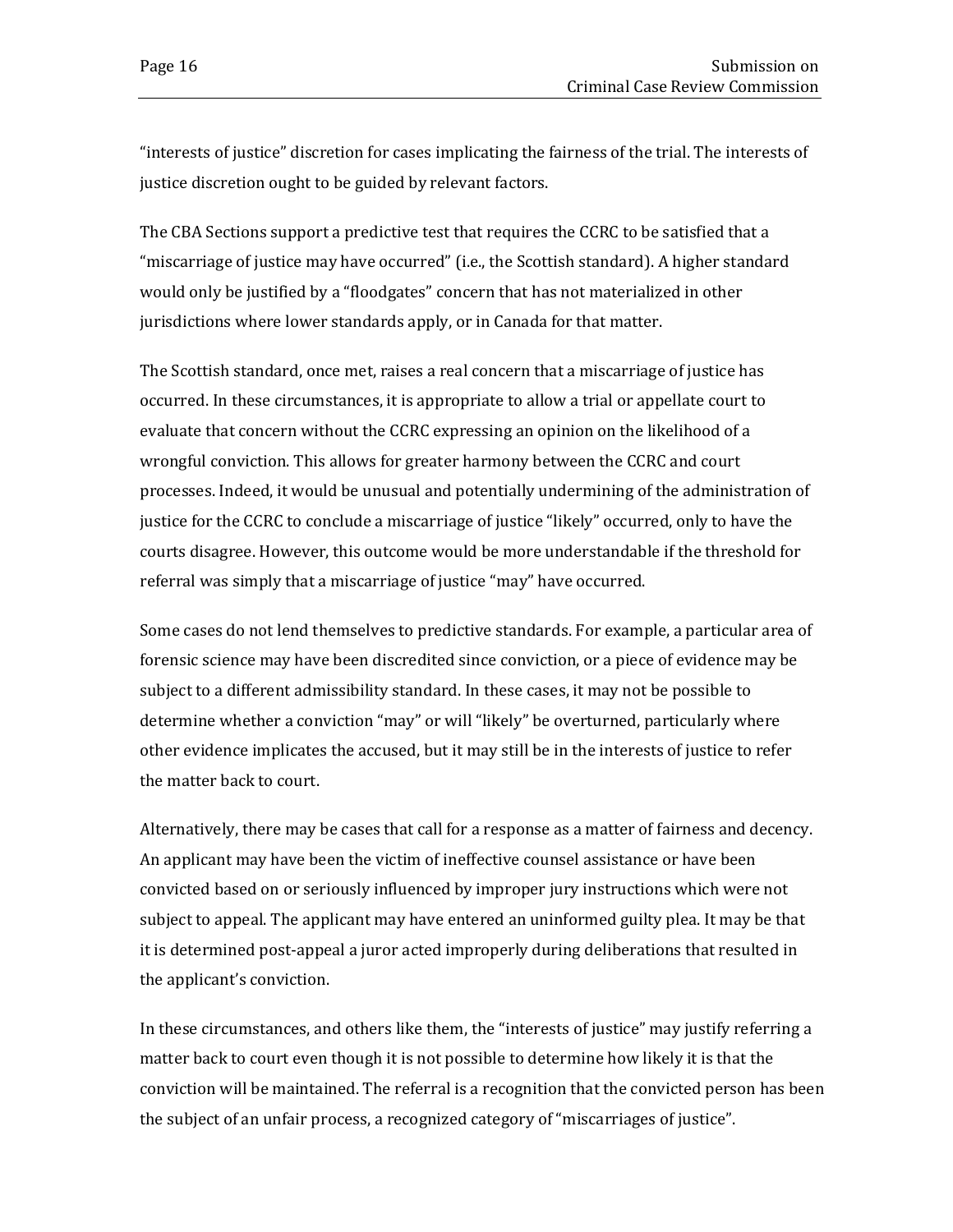For these reasons, the CBA Sections support a residual "interests of justice" category for referrals governed by relevant factors which may, *inter alia*, include the following:

- 1. Whether the fairness of the trial was negatively affected by a matter not raised at trial or on appeal;
- 2. Any changes in the law since the time of conviction which would affect the admissibility of evidence heard at trial;
- 3. Any changes to forensic science since the time of conviction that may call into question the validity of evidence presented at trial.

The "new matters of significance" consideration should be abolished or curtailed considerably. It is an artificial construct that, at times, serves to obscure the purpose of postconviction review. If a miscarriage of justice occurred, it should not matter whether the subject of that controversy was "new." Put another way, it should not be a barrier to review if a matter that undermined the validity of a verdict was raised at trial or appeal, but for whatever reason was not determinative at that time. Simply because the matter is not "new", does not change the fact that it was significant and possibly contributed to a miscarriage of justice.

## <span id="page-20-0"></span>**Question 17: The Court's Grounds for allowing an Appeal in cases referred to them by the Commission**

The current powers in the *Criminal Code* offer a sufficiently flexible framework to address CCRC cases with perhaps one exception (i.e., Option 2).

For conviction referrals, more explicit guidance should be offered to appellate courts to exercise their discretion to order an acquittal or judicial stay of proceedings following a CCRC referral. The *Criminal Code* ought to be amended to allow appellate courts to enter an acquittal or judicial stay of proceedings where it would be in the interests of justice having regard to:

- 1. length of delay between conviction and appeal;
- 2. amount of time served by the appellant;
- 3. existence and quality of exonerative evidence;
- 4. availability of witnesses and evidence;
- 5. any other factor affecting the likelihood that the case will be retried.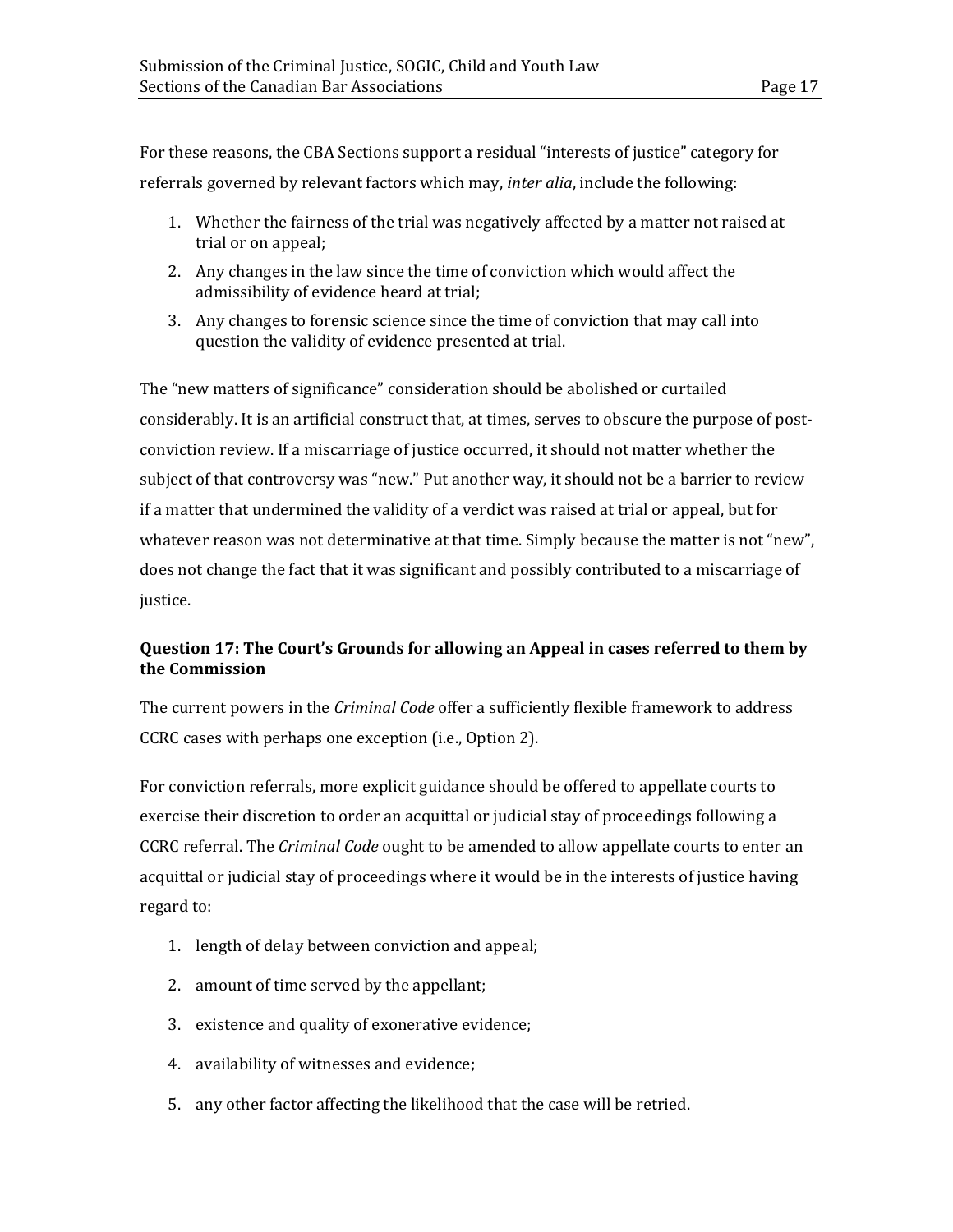The CBA Sections do not believe appellate courts must comment on factual innocence, though it should be encouraged as a matter of policy and fairness given the reputational, civil and *Charter* interests implicated in wrongful convictions.

Appellate courts should not be afforded the discretion to decline a CCRC referral. This would add an unnecessary and time-consuming procedural step to each case that would potentially raise other procedural concerns and delays (e.g., further appeals of such decisions, etc.).

## <span id="page-21-0"></span>**Question 18: Challenging Commission decisions**

The CBA Sections support a hybrid model of review. The CCRC should give an applicant provisional reasons for rejection to allow a response to concerns raised during the process. This will add greater efficiency and fairness and will avoid the cumbersome trappings of a full appellate process.

Some method of judicial review is necessary to ensure the fairness and transparency of the CCRC's decision-making process. The CBA Sections support giving the CCRC deference in these reviews absent legal error, but no statutory limitation of the grounds for review is necessary.

## <span id="page-21-1"></span>**V. REMEDY**

## <span id="page-21-2"></span>**Question 19: Should the Commission be able to refer a case for a new appeal or new trial or both?**

The CBA Sections believe that Option 3 is appropriate (Option of a New Appeal or New Trial but with Recommendations to the Prosecutor or the Executive).

The CCRC will be in a unique position to determine whether potential wrongful conviction issues are best dealt with by a new trial or fresh appeal. For example, where new matters question the factual record, a new trial may be the obvious course of action. However, where a miscarriage of justice occurs for a predominant issue of law (e.g., admissibility of evidence, a change in the law), the Court of Appeal may be the better forum. Other considerations may dictate the appropriate forum (e.g., concerns for further delay, likelihood of matter being retried, etc.).

The CBA Sections support continued prosecutorial discretion to determine whether to proceed with a new trial following a successful CCRC application. However, CCRC recommendations may be an invaluable resource in exercising this discretion. Where CCRC's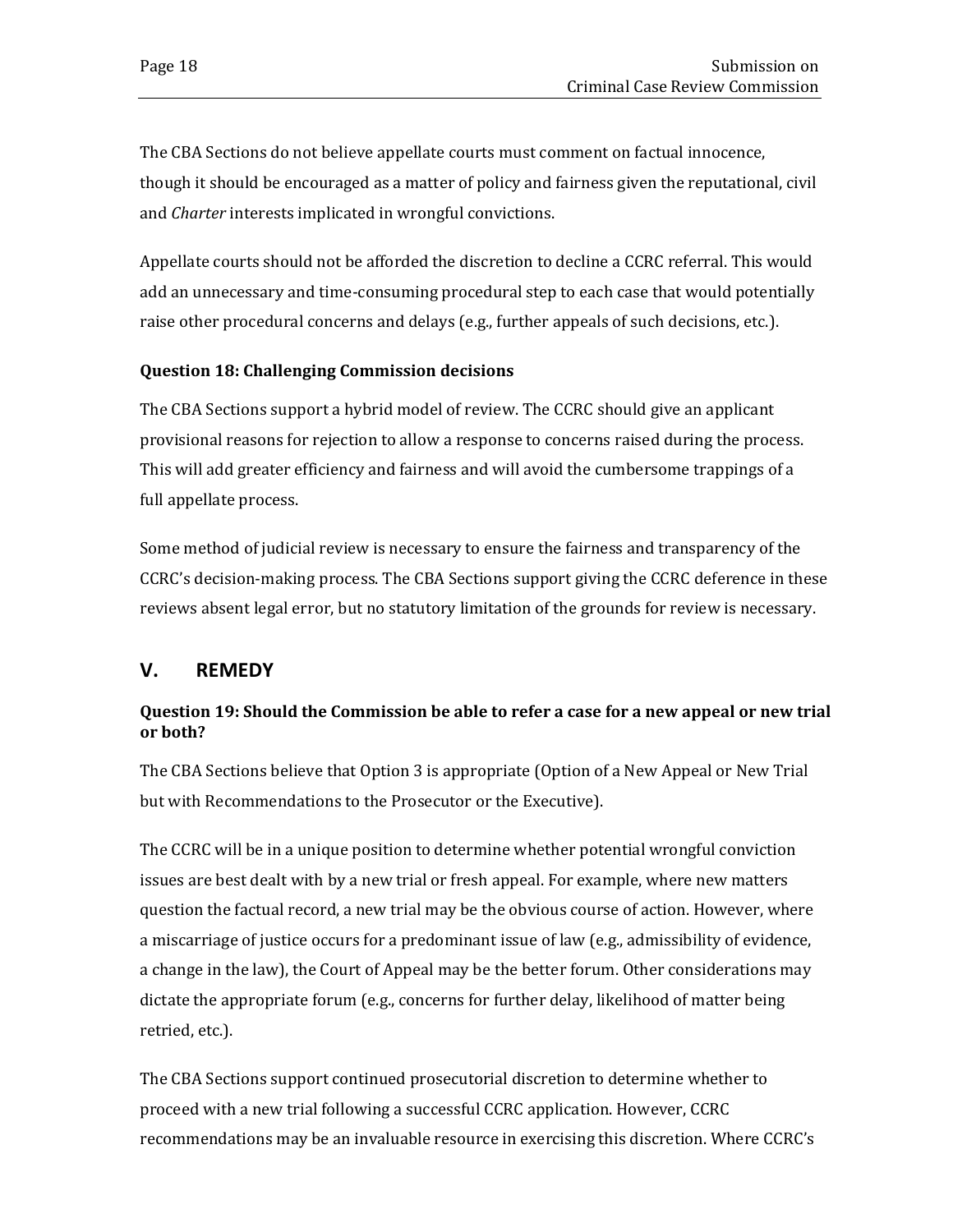independent investigators determine there is no longer a reasonable prospect of conviction based on the current record, prosecutors should consider this advice to assess whether the case must proceed to retrial. This advice may result in significant savings as prosecutors attempt to evaluate a case's strength many years after the fact.

## <span id="page-22-0"></span>**Question 20: Should the reasons given by the Commission be Public or Confidential?**

The CBA Sections support Option 2 (Statutory requirement that decisions be made public, subject to anonymity and privacy safeguards appropriate to individual cases).

Transparency is vital to any independent agency tasked with investigating matters of public importance. Publicly accessible reasons allow the public to understand the CCRC's work and why a case has been overturned. Publicity about overturning serious convictions will also have an important remedial effect for the wrongfully convicted, as it begins the process of reversing the stigma of a wrongful conviction.

The CBA Sections also agree that privacy interests must be protected, particularly where the decision is to uphold the conviction. In those cases, publicity surrounding a further attempt to overturn a conviction may revictimize individuals who already endured a trial and appellate process.

## **A. Data Collection and Publication**

<span id="page-22-1"></span>The CCRC will be in a unique position to report on causes of wrongful convictions and those who are most affected by them. The CBA Sections support annual reporting requirements for the CCRC, of both its work and data collection. This data will be important to policy and legislative reform. The criminal justice system, by its nature, highlights discriminatory practices and outcomes. This has become apparent amongst the most vulnerable communities. Indigenous populations are overrepresented in the carceral system and Indigenous individuals and people of color are treated differently by law enforcement. Data that tend to reveal these practices and outcomes is critical to improving the system.

## <span id="page-22-2"></span>**Question 21: Should the Commission be involved in pardons?**

The CBA Sections support Option 1 (Commission should have a role with respect to pardons) in special circumstances.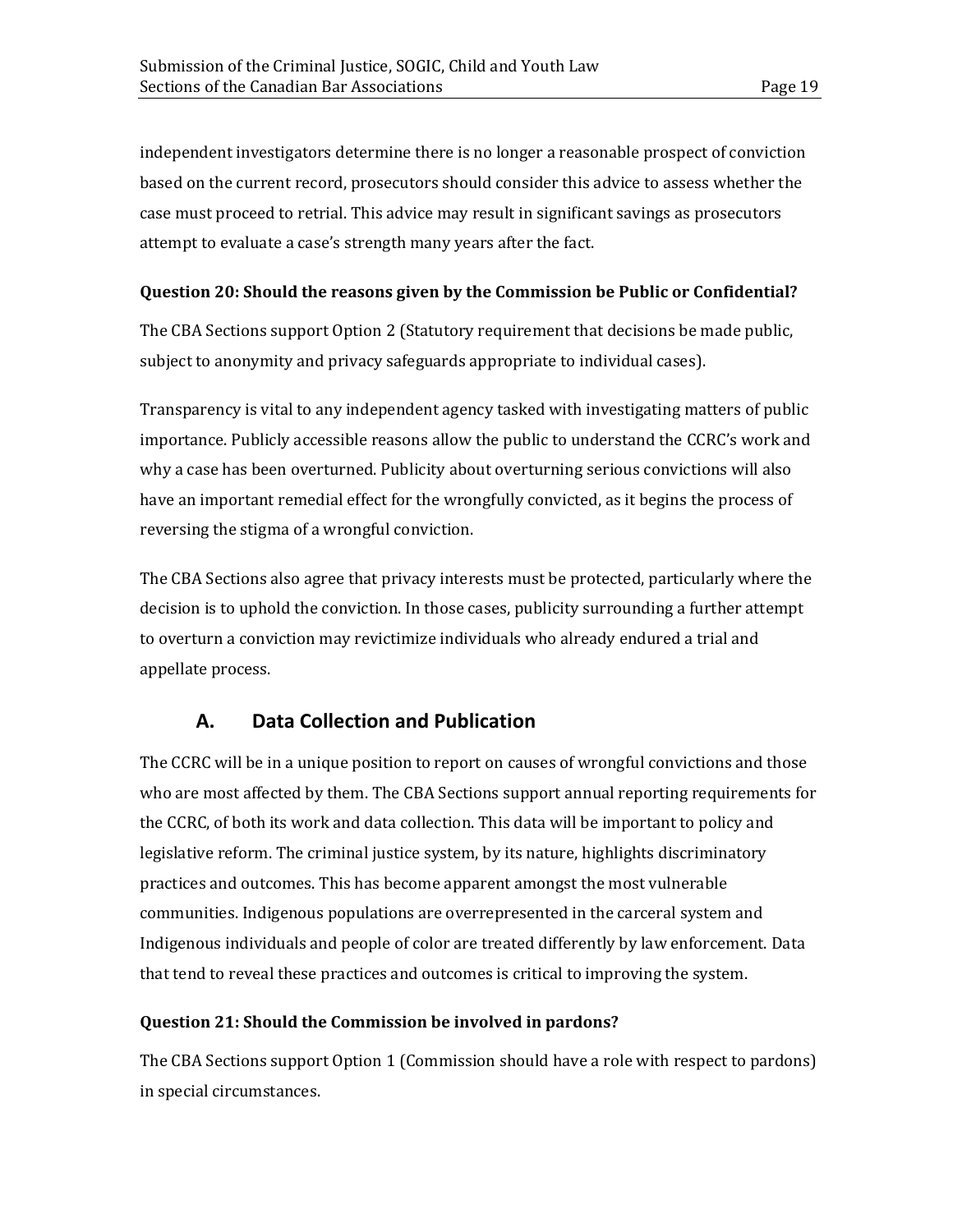We do not support pardons applied *in lieu* of a new trial or appeal, except if this is the accused's wish and otherwise appropriate. An accused may have served their sentence and not wish to endure a retrial. In these circumstances, if in the public interest, it may be advisable to empower the CCRC to issue a pardon for finality.

In other circumstances, a pardon is more appropriate for a historical conviction. For example, behaviours may have been technically illegal at the time of their commission but are inconsistent with modern values or the *Charter*. These matters may not lend themselves to retrial, given the passage of time or the potential for revictimizing the accused. For instance, many individuals in the LGBTQWS+ community were targeted by unfair or unconstitutional offences.

Prior to 1969, gay men were routinely convicted and imprisoned for consensual sexual relationships with other men. The story of Albertan Everett Klippert is an example of the subsequent wrongful conviction of a gay man. He was convicted of multiple counts of gross indecency for having sexual relations with men. In 1960, Mr. Klippert, who was 34 at the time, plead guilty to the charges and was sent to prison. After his release, he was arrested for the same charges in 1965. During his second trial, the Crown successfully argued Mr. Klippert should be labeled a dangerous offender and jailed indefinitely. The Court held that if Mr. Klippert were released, he would reoffend. The Supreme Court of Canada upheld his dangerous offender designation in 1967. 27

Homosexuality was decriminalized in 1969.<sup>28</sup> Mr. Klippert remained in prison two additional years before his release. The new legislation did not expunge his criminal record. He lived the rest of his life with a criminal conviction and a dangerous sexual offender determination. This is the kind of fact pattern that would lend itself to a pardon by the CCRC.

## <span id="page-23-0"></span>**Question 22: Should the Commission be involved in compensation and reintegration for those who have suffered miscarriages of justice?**

The CBA Sections take no position on whether the CCRC should be involved in compensating those who have suffered miscarriages of justice. However, we support funding to assist the wrongfully convicted through the reintegration process. Funding should be available for

<sup>27</sup> [1967] SCR 822

<sup>28</sup> *Criminal Law Amendment Act,* S.C. 1968–69, c. 38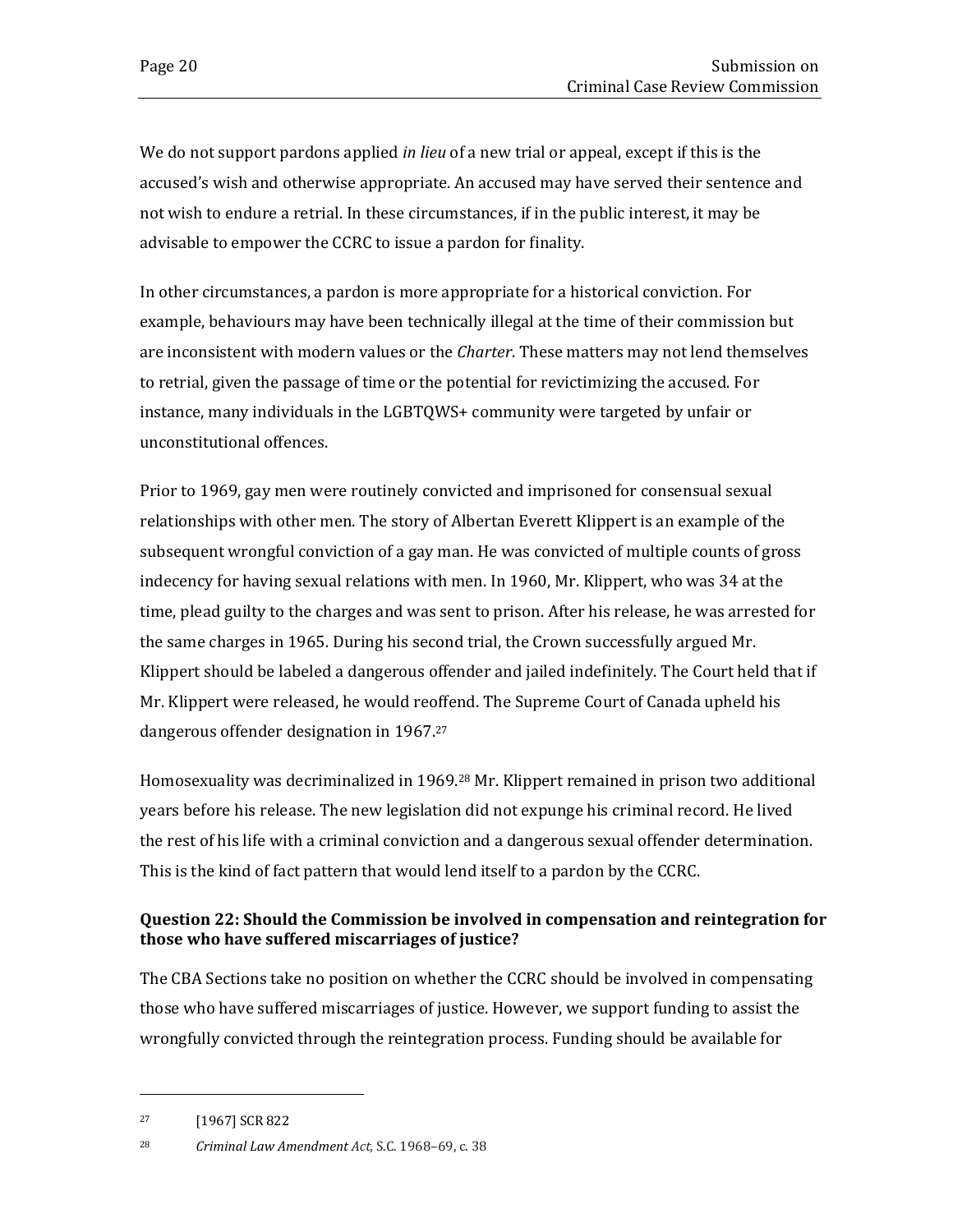services such as counselling, legal representation for civil proceedings, housing and other necessities of life for individuals released following a CCRC decision.

The process of compensation can take months, if not years. In the intervening time, the wrongfully convicted are particularly vulnerable, especially if they have been incarcerated for many years. They do not possess the skills to quickly reintegrate into the workforce, they may suffer from mental and physical illnesses that were not addressed in prison and are otherwise dealing with the repercussions of returning to normal life. In these circumstances, it would be just to assist these individuals in getting back on their feet.

#### <span id="page-24-0"></span>**Question 23: Non-Discrimination and Positive Safeguards**

The CBA Sections support Option 2 (free-standing non-discrimination provisions).

Positive safeguards and provisions accomplish two goals. First, they ensure better access to justice by removing unnecessary barriers to post-conviction review. Second, they recognize historical discrimination against particular groups who have been overrepresented in the Canadian justice system.

Safeguards should be developed in consultation with groups who have historically suffered from discrimination. However, our suggestions about including legal representation, translation and communication services, and flexible standards that consider cultural competencies and certain limitations that may be more common to certain vulnerable groups should be considered.